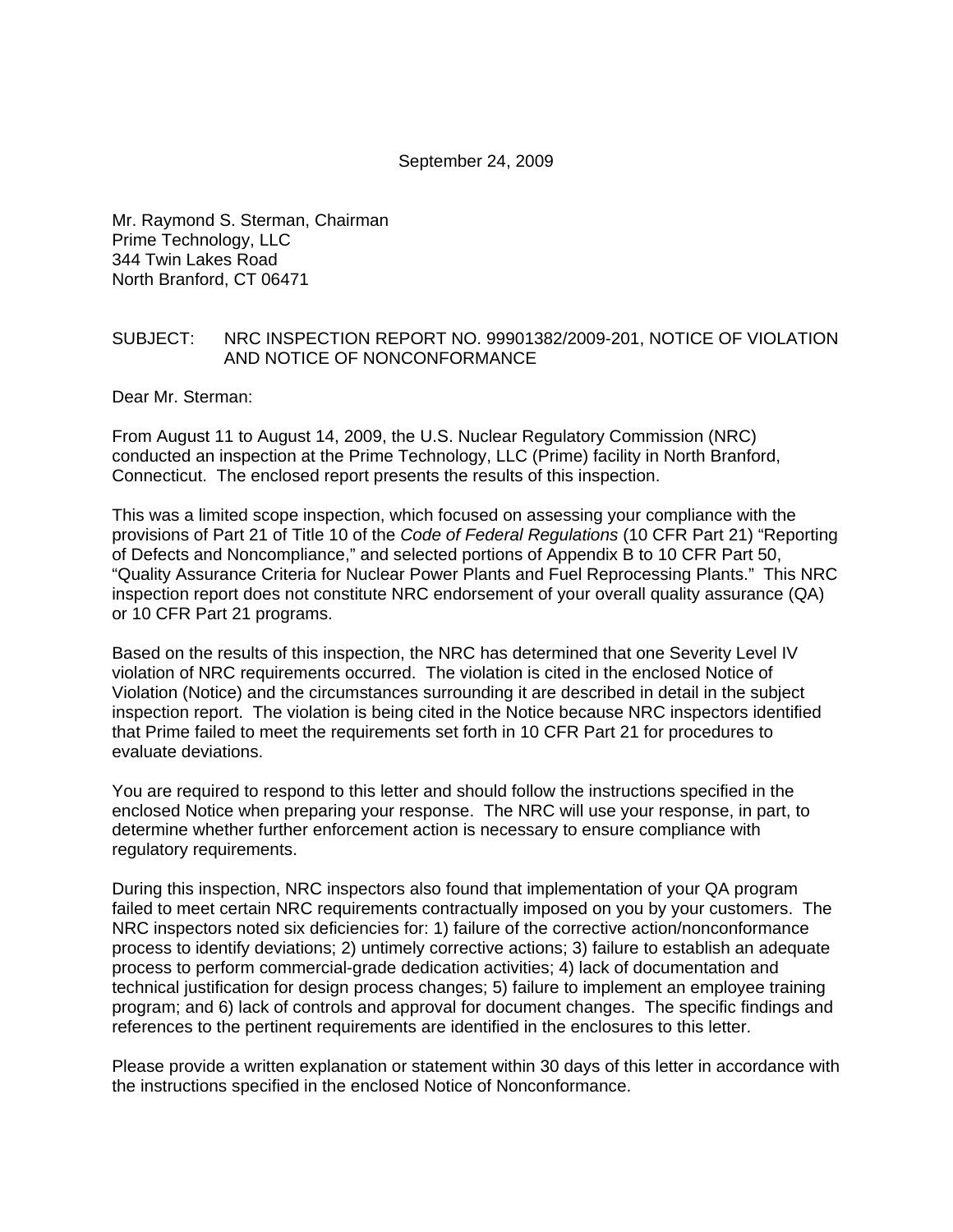In accordance with 10 CFR 2.390 of the NRC's "Rules of Practice," a copy of this letter, its enclosures, and your response will be made available electronically for public inspection in the NRC Public Document Room or from the NRC's document system (ADAMS), accessible from the NRC Web site at [http://www.nrc.gov/reading-rm/adams.html.](http://www.nrc.gov/reading-rm/adams.html) To the extent possible, your response should not include any personal privacy, proprietary, or Safeguards Information so that it can be made available to the Public without redaction. If personal privacy or proprietary information is necessary to provide an acceptable response, then please provide a bracketed copy of your response that identifies the information that should be protected and a redacted copy of your response that deletes such information. If you request that such material is withheld from public disclosure, you must specifically identify the portions of your response that you seek to have withheld and provide in detail the bases for your claim (e.g., explain why the disclosure of information will create an unwarranted invasion of personal privacy or provide the information required by 10 CFR 2.390(b) to support a request for withholding confidential commercial or financial information). If Safeguards Information is necessary to provide an acceptable response, please provide the level of protection described in 10 CFR 73.21.

Sincerely,

 Patrick Hiland */RA/* Division Director Division of Engineering Office of Nuclear Reactor Regulation

Docket No.: 99901382

- Enclosures: 1. Notice of Violation
	- 2. Notice of Nonconformance
	- 3. Inspection Report 99901382/2009-201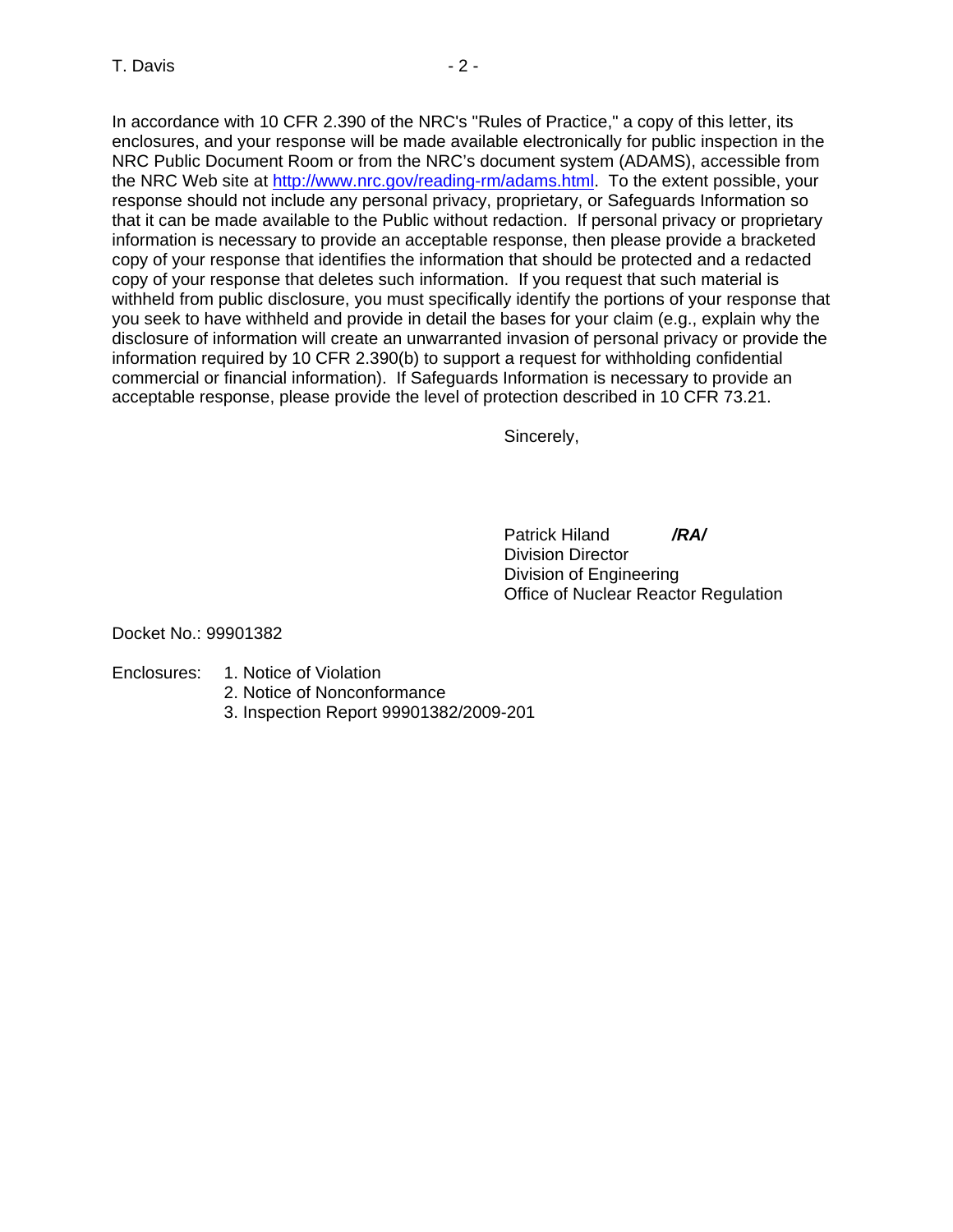In accordance with 10 CFR 2.390 of the NRC's "Rules of Practice," a copy of this letter, its enclosures, and your response will be made available electronically for public inspection in the NRC Public Document Room or from the NRC's document system (ADAMS), accessible from the NRC Web site at [http://www.nrc.gov/reading-rm/adams.html.](http://www.nrc.gov/reading-rm/adams.html) To the extent possible, your response should not include any personal privacy, proprietary, or Safeguards Information so that it can be made available to the Public without redaction. If personal privacy or proprietary information is necessary to provide an acceptable response, then please provide a bracketed copy of your response that identifies the information that should be protected and a redacted copy of your response that deletes such information. If you request that such material is withheld from public disclosure, you must specifically identify the portions of your response that you seek to have withheld and provide in detail the bases for your claim (e.g., explain why the disclosure of information will create an unwarranted invasion of personal privacy or provide the information required by 10 CFR 2.390(b) to support a request for withholding confidential commercial or financial information). If Safeguards Information is necessary to provide an acceptable response, please provide the level of protection described in 10 CFR 73.21.

Sincerely,

 Patrick Hiland */RA/* Division Director Division of Engineering Office of Nuclear Reactor Regulation

## Docket No.: 99901382

# Enclosures: 1. Notice of Violation

- 2. Notice of Nonconformance
- 3. Inspection Report 99901382/2009-201

# DISTRIBUTION:

RidsNroDcipCqvb RidsNroDcipCqvp KKavanagh

.

### **ADAMS Accession No.: ML**

| <b>OFFICE</b> |                   |                   | EQVB/DE/NRR EQVB/DE/NRR CQVP/DCIP/NRO EICB/DE/NRR |                 | <b>EQVB/DE/NRR</b> |
|---------------|-------------------|-------------------|---------------------------------------------------|-----------------|--------------------|
| <b>NAME</b>   | <b>CRoquecruz</b> | <b>AArmstrong</b> | JOrtega                                           | <b>BDittman</b> | <b>IPPrescott</b>  |
| <b>DATE</b>   | 09/21 /2009       | 09/21<br>/2009    | 09/22/2009                                        | 09/22/2009      | 09/22/2009         |

| EQVB/DE/NRR | DE/NRR         |
|-------------|----------------|
| DThatcher   | <b>PHiland</b> |
| 09/22/2009  | 09/24/2009     |

**OFFICIAL RECORD COPY**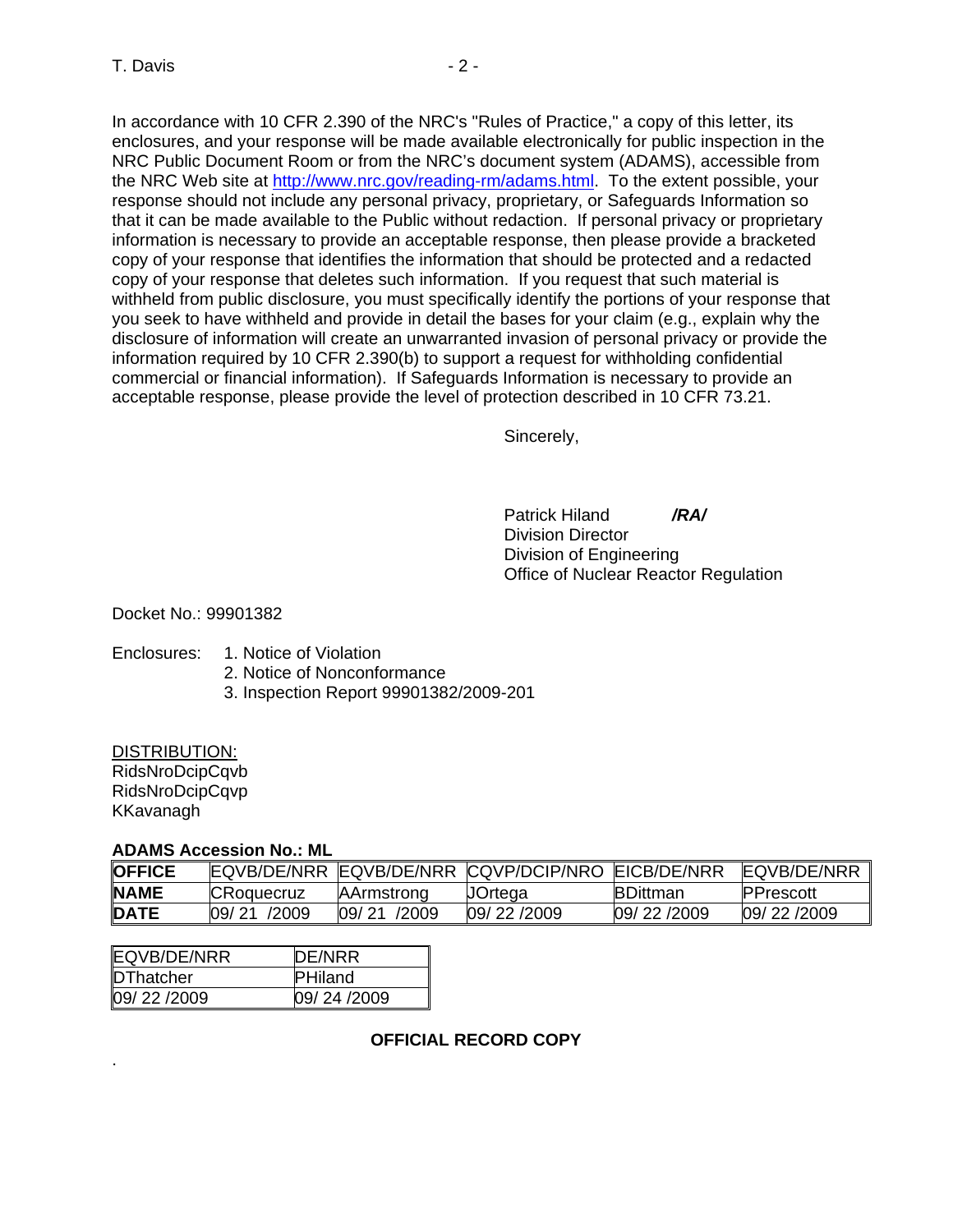## **NOTICE OF VIOLATION**

Prime Technology, LLC Docket Number 99901382 North Branford, CT 06471

344 Twin Lakes Road Inspection Report No. 99901382/2009-201

Based on the results of a Nuclear Regulatory Commission (NRC) inspection conducted August 11 to August 14, 2009, of activities performed at Prime Technology LLC (Prime), one violation of NRC requirements was identified. In accordance with the NRC Enforcement Policy, the violation is listed below:

10 CFR Part 21, Section 21.21(a)(1), "Notification of failure to comply or existence of a defect and its evaluation," states in part that, "each individual, corporation, partnership, or other entity subject to 10 CFR Part 21 shall adopt appropriate procedures to evaluate deviations and failures to comply associated with substantial safety hazards as soon as practicable."

Contrary to the above, as of August 14, 2009:

Prime's 10 CFR Part 21 Procedure No. 5.3, "Reporting of Defects and Noncompliance," Revision 2, was not an appropriate procedure to ensure effective identification and evaluation of deviations and failures to comply associated with a substantial safety hazard. Specifically, Prime's Procedure 5.3 did not contain appropriate guidance on how to evaluate deviations.

This issue has been identified as Violation 99901382/2009-201-01.

This is a Severity Level IV violation (Supplement VII).

Pursuant to the provisions of 10 CFR 2.201, "Notice of Violation," you are required to submit a written statement or explanation to the U.S. Nuclear Regulatory Commission, ATTN: Document Control Desk, Washington, D.C. 20555-0001, with a copy to the Director, Division of Engineering, Office of Nuclear Reactor Regulation, within 30 days of the date of the letter transmitting this Notice of Violation. This reply should be clearly marked as a "Reply to a Notice of Violation" and should include: (1) the reason for the violation, or, if contested, the basis for disputing the violation; (2) the corrective steps that have been taken and the results achieved; (3) the corrective steps that will be taken to avoid further violations; and (4) the date when full compliance will be achieved. Your response may reference or include previous docketed correspondence, if the correspondence adequately addresses the required response. Where good cause is shown, consideration will be given to extending the response time.

If you contest this enforcement action, you should also provide a copy of your response, with the basis for your denial, to the Director, Office of Enforcement, United States Nuclear Regulatory Commission, Washington, DC 20555-0001.

Because your response will be made available electronically for public inspection in the NRC Public Document Room or from the NRC's Agency-wide Documents Access and Management System (ADAMS), to the extent possible, it should not include any personal privacy, proprietary, or Safeguards Information so that it can be made available to the public without redaction. ADAMS is accessible from the NRC Web site at [http://www.nrc.gov/reading-rm/adams.html.](http://www.nrc.gov/reading-rm/adams.html)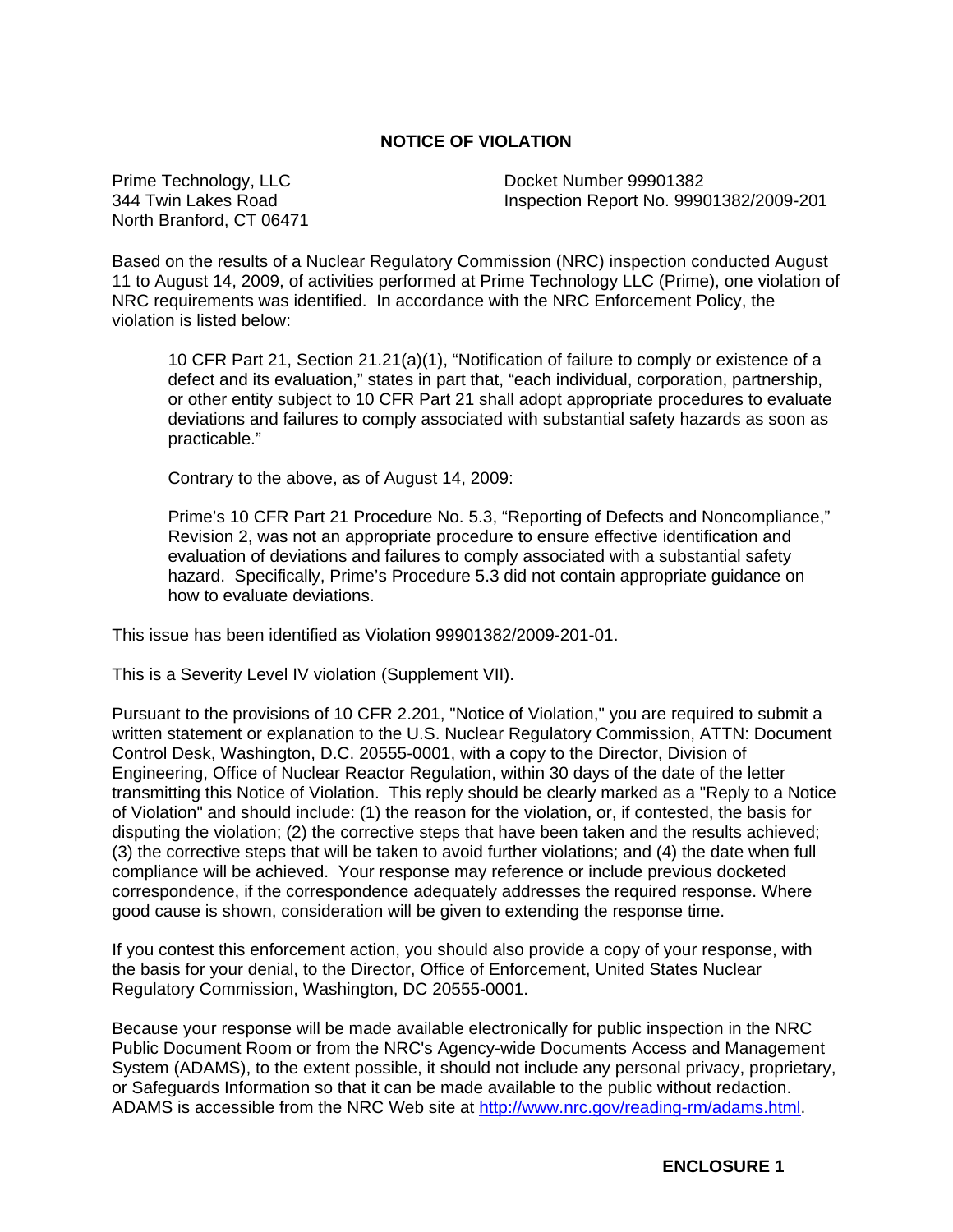If personal privacy or proprietary information is necessary to provide an acceptable response, then please provide a bracketed copy of your response that identifies the information that should be protected and a redacted copy of your response that deletes such information. If you request withholding of such material, you must specifically identify the portions of your response that you seek to have withheld and provide in detail the bases for your claim of withholding (e.g., explain why the disclosure of information will create an unwarranted invasion of personal privacy or provide the information required by 10 CFR 2.390(b) to support a request for withholding confidential commercial or financial information). If Safeguards Information is necessary to provide an acceptable response, please provide the level of protection, described in 10 CFR 73.21.

Dated this 24nd day of September 2009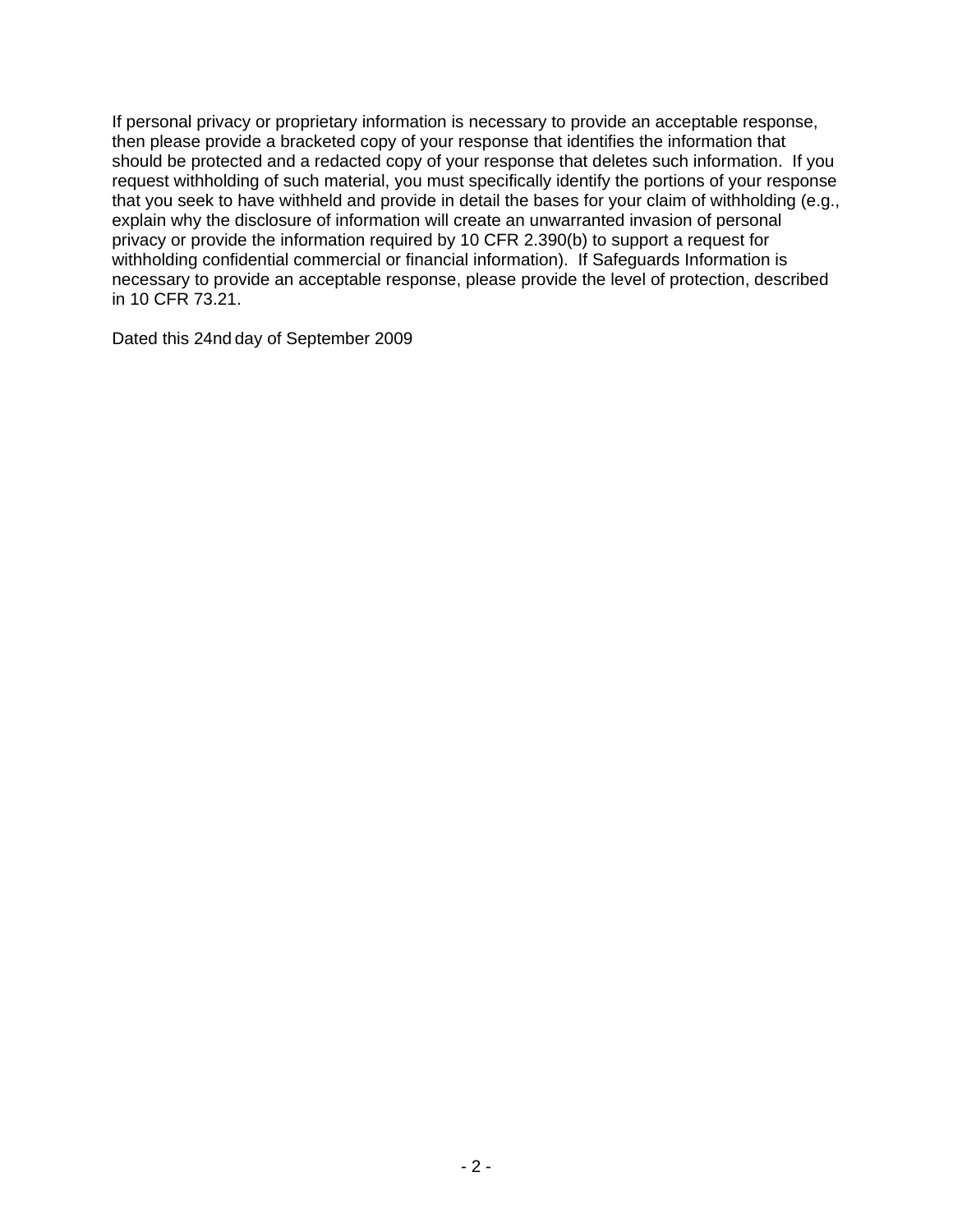# **NOTICE OF NONCONFORMANCE**

Prime Technology, LLC 344 Twin Lakes Road North Branford, CT 06471 Docket Number 99901382 Inspection Report No. 99901382/2009-201

Based on the results of a Nuclear Regulatory Commission (NRC) inspection conducted August 11 to August 14, 2009, of activities performed at Prime Technology, LLC (Prime), certain activities were not conducted in accordance with NRC requirements, which were contractually imposed upon Prime by NRC licensees.

A. Criterion XVI, "Corrective Action," of Appendix B to 10 CFR Part 50, states in part that, "measures shall be established to assure that conditions adverse to quality, such as failures, malfunctions, deficiencies, deviations, defective material and equipment, and nonconformances are promptly identified and corrected."

Prime Quality Assurance Manual, Revision 4, dated October 1, 2008, Procedure No. 2.7, "Corrective Action," Revision 3, "Policy," states in part that, "It is the policy of Prime Technology, LLC to maintain a corrective action system which eliminates recurrences of non-conforming material and departures from established procedures. The purpose of this procedure is to describe the steps for initiating and completing corrective action when evidence shows that product quality or operational performance has degraded."

Contrary to the above, as of August 14, 2009:

- 1. Prime failed to enter the findings from the last Nuclear Procurement Issues Committee (NUPIC) audit performed in February of 2009, into their corrective action process.
- 2. Corrective actions for findings identified during an internal audit in 2004 and entered into Prime's corrective action process were still not completed. Specifically, the "Internal Audit Corrective Action Request," CAR07-02, dated May 30, 2006, related to training stated that, "As such, the company should set a training program to satisfy each department needs and comply with commitment made to 2004 Internal Audit in terms of *the entire company will be trained*." As of August 14, 2009, Prime still had no training program in place.

This issue has been identified as Nonconformance 99901382/2009-201-02.

B. Criterion XVI, "Corrective Action," of Appendix B to 10 CFR Part 50, states in part that, "measures shall be established to assure that conditions adverse to quality, such as failures, malfunctions, deficiencies, deviations, defective material and equipment, and nonconformances are promptly identified and corrected."

Prime Quality Assurance Manual, Revision 4, dated October 1, 2008, Procedure No. 4.5, "Disposition/Corrective Action for Non-Conforming Material," Revision 3, "Policy," states in part that, "It is the policy of Prime Technology, LLC to process nonconforming material in a systematic manner and to establish corrective action to eliminate future occurrences. The purpose of this statement is to establish a procedure for the review of nonconforming material and implementation of a corrective action system."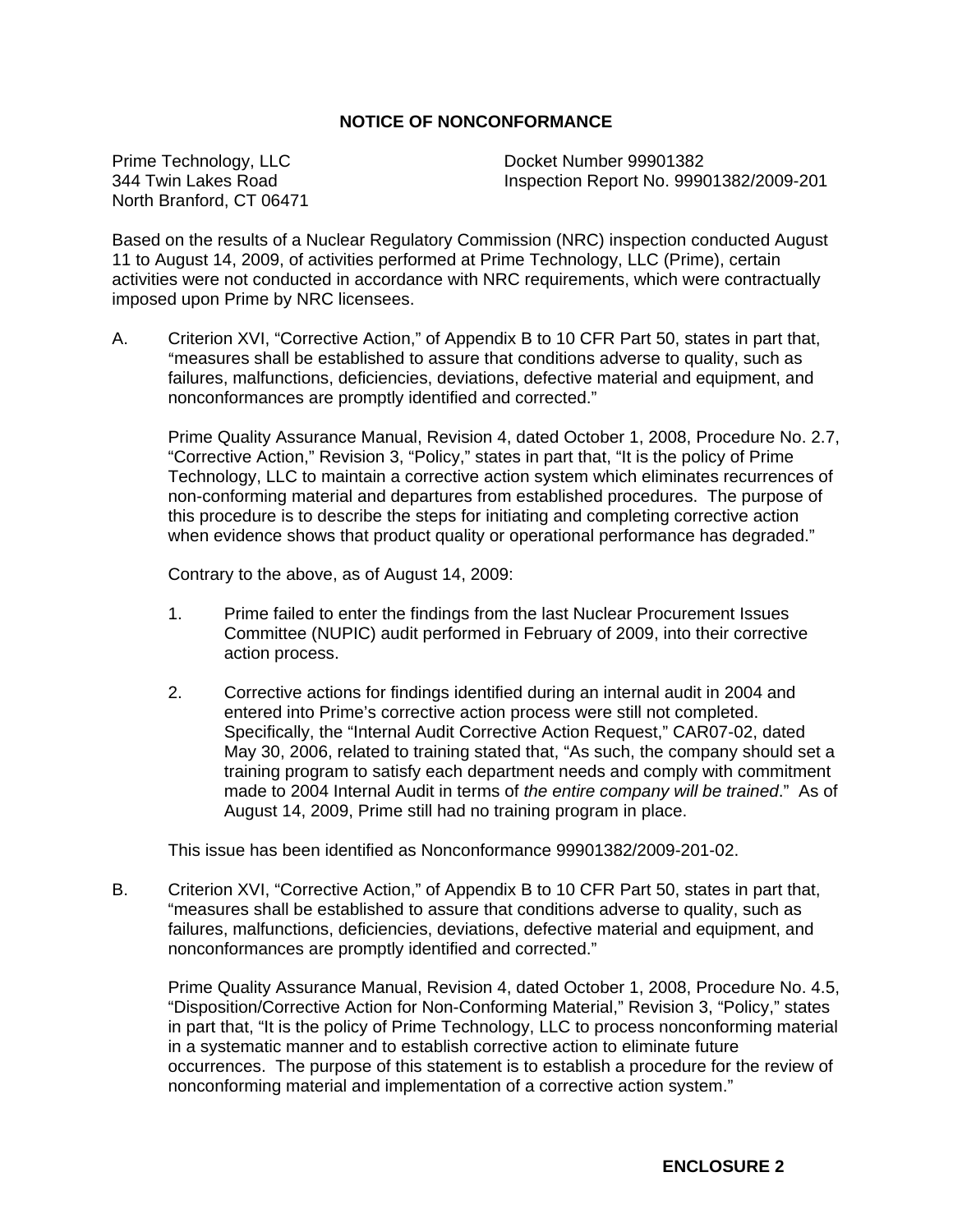Contrary to the above, on August 14, 2009:

Prime Procedure No. 2.7, "Corrective Actions," Revision 4, and Procedure No. 4.5, "Disposition/Corrective Action for Non-Conforming Material," Revision 3, did not establish measures for the identification of deviations.

This issue has been identified as Nonconformance 99901382/2009-201-03.

C. Criterion III, "Design Control," of Appendix B to Title 10 Part 50, states in part that, "These measures shall include provisions to assure that appropriate quality standards are specified and included in design documents and that deviations from such standards are controlled. Measures shall be established for the selection and review for suitability of application of materials, parts, equipment, and processes that are essential to the safety-related functions of the structures, systems and components."

Contrary to the above, as of August 14, 2009:

- 1. Prime's dedication process was not defined under their Quality Assurance Manual as a controlled activity under 10 CFR Appendix B.
- 2. Prime's dedication program did not include measures to provide reasonable assurance that the materials, parts, equipment, and processes evaluated under the dedication program will perform their intended safety-related functions. Specific examples identified were: 1) the start and completion notes on the test data sheets were not property recorded by Prime's staff; 2) the burn-in process was not performed in accordance with Prime's procedures; and 3) The certificates of conformance were signed before tests were completed.

This issue has been identified as Nonconformance 99901382/2009-201-04.

D. Criterion III, "Design Control," of Appendix B to 10 CFR Part 50, states in part that, "Measures shall be established for the selection and review for suitability of application of materials, parts, equipment, and processes that are essential to the safety-related functions of the structures, systems and components."

Prime Quality Assurance Manual, Revision 4, dated October 1, 2008, Procedure No. 3.2, "Engineering Change Control," Revision 3, states in part that, "There is one practice employed within Prime Technology, LLC for the evaluation, coordination, approval, or configuration identification. The change control system provides for systematic review and approval of engineering changes."

Contrary to the above, as of August 14, 2009:

Prime failed to document technical justification for design process changes in the following examples:

1. Prime's Test Procedure A820-262, "Test Procedure Model 9270 circuit Board Assy. # C92-9062-xxx Sigma Board Assy. #AT-1162-x," Issue C, dated May 5, 1993, and Form 927021BVB1809, Issue B, dated April 7, 1992, required different burn-in times for Class 1E cards. There was no documented engineering justification for changing of the burn-in time.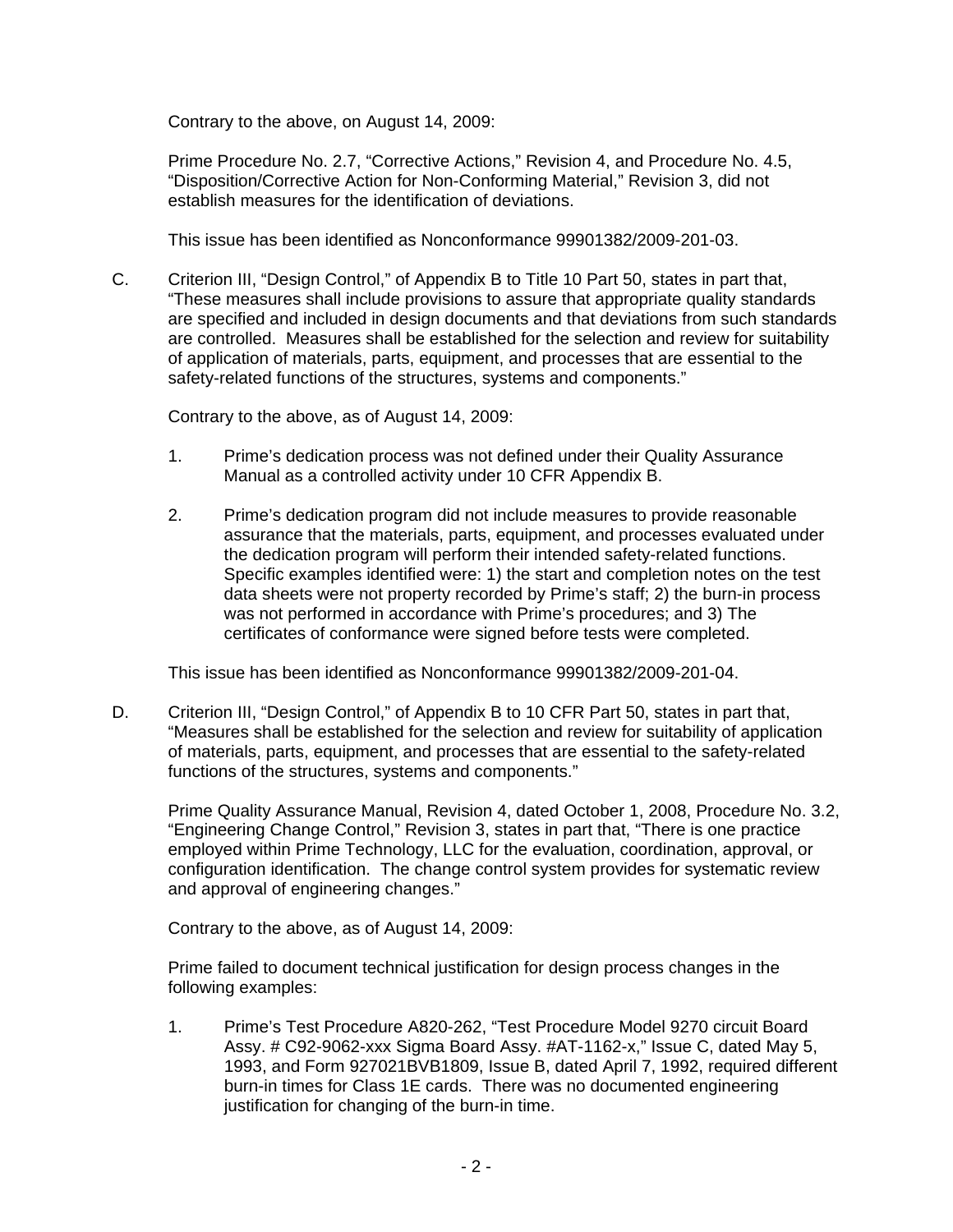- 2. Prime's Quality Assurance Procedure (QAP)-101, "Workmanship Standard Soldering Techniques and Layout of Components," Revision 3, states that, "This standard has been written in accordance with the intent of MIL-STD-454, Requirements 5 and 9, and ANSI J-STD-001." These two standards contained contradicting solder requirements. There was no documented engineering justification for the current implemented solder requirements.
- 3. Prime's method to re-form capacitors that exceeded their normal shelf life was in standard JIS C 5101-4. There was no documented engineering justification available for the use of this standard's capacitor re-forming method.

This issue has been identified as Nonconformance 99901382/2009-201-05.

E. Criterion II, "Quality Assurance Program," of Appendix B to 10 CFR Part 50, states in part that, "The program shall provide for indoctrination and training of personnel performing activities affecting quality as necessary to assure that suitable proficiency is achieved and maintained."

Prime Quality Assurance Manual, Revision 4, dated October 1, 2008, Procedure No. 2.4, "Critical Resource Training and Certification," states in part that, "Critical Operations require specialized training. Training/Certification Plans shall be documented." Procedure No. 2.4 further defines Critical Operation in part as, "an operation involving a knack or skill that must be learned through specific training/experience."

Contrary to the above, as of August 14, 2009:

Prime lacked a documented personnel training/certification program for skills that required specialized training/experience.

This issue has been identified as Nonconformance 99901382/2009-201-06.

F. Criterion VI, "Document Control," of Appendix B to 10 CFR Part 50, states in part that, "Measures shall be established to control the issuance of documents, such as instructions, procedures, including changes thereto, which prescribe all activities affecting quality. These measures shall assure that documents, including changes, are reviewed for adequacy and approved for release by authorized personnel and are distributed to and used at the location where the prescribed activity is performed."

Prime Quality Assurance Manual, Revision 4, dated October 1, 2008, Procedure No. 3.2, "Engineering Change Control," Revision 3, states in part that, "Drawings which have been released for production will not have their technical contents changed without an Engineering Change Notice (ECN) having been processed, reviewed for accuracy, and approved by all cognizant personnel."

Contrary to the above, as of August 14, 2009:

Prime Quality Assurance Manual, Revision 4, dated October 1, 2008, did not have controls established for the issuance and revision of instructions, procedures and documents for activities affecting quality. Specifically,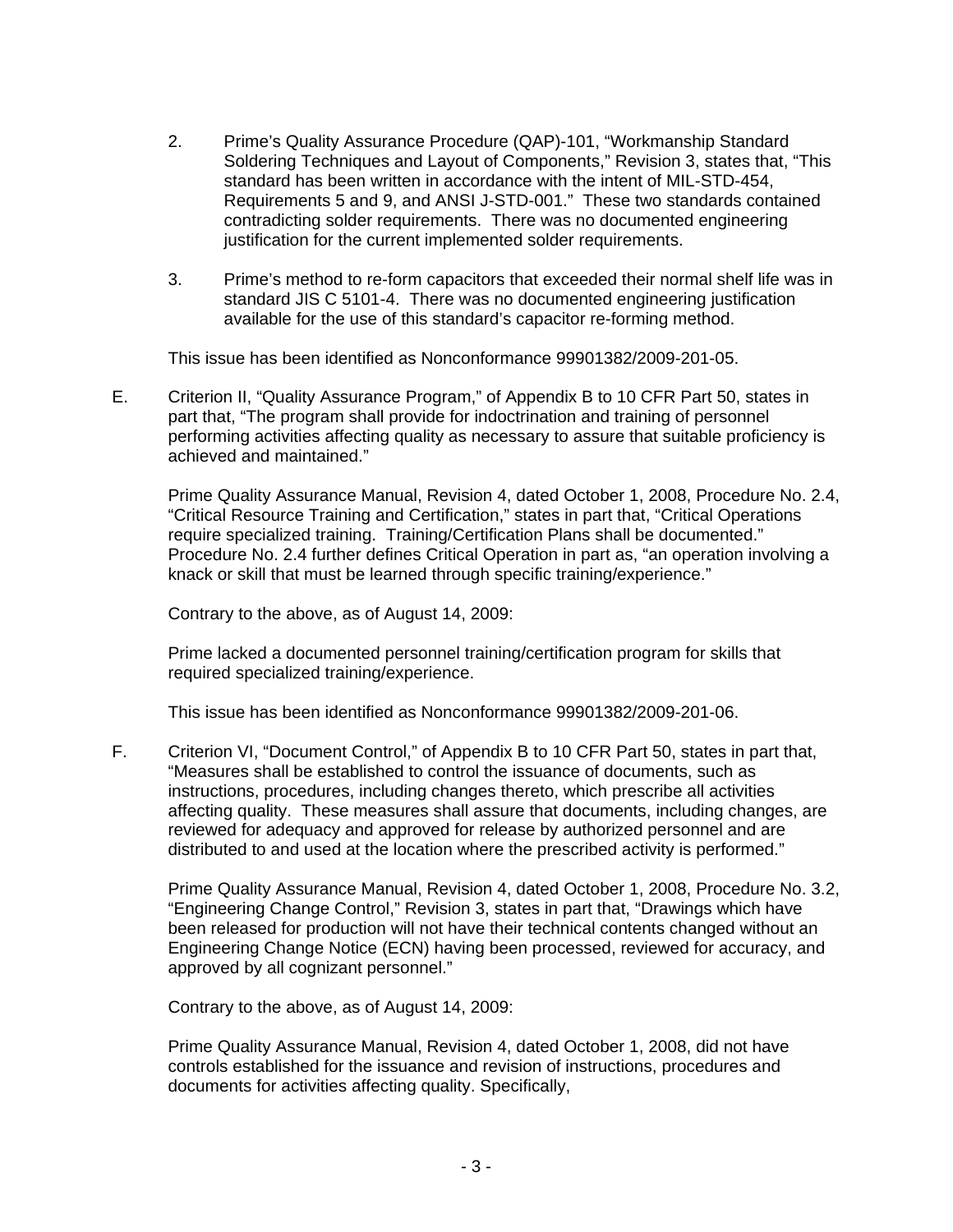- 1. Prime's Procedure FIS-1000-9270, "Quality Control Final Test Procured for Model 9270 Indicated Alarm Instruments and Indicators," was last reviewed October 9, 1984. Sheet 4, revision C, dated April 17, 2009, had no corresponding review signature present. Prime failed to have the revised procedure reviewed for adequacy, and approved for release by authorized personnel.
- 2. Prime's Procedure FIS-1000-1151/1251, "Final Inspection Standards Model 1151/1251," was last reviewed September 5, 1990. Sheet 4, revision C, dated April 17, 2009, had no corresponding review signature present. Prime failed to have the revised procedure reviewed for adequacy, and approved for release by authorized personnel.

This issue has been identified as Nonconformance 99901382/2009-201-07.

Please provide a written statement or explanation to the U.S. Nuclear Regulatory Commission, ATTN: Document Control Desk, Washington, DC 20555-0001 with a copy to the Director, Division of Engineering, within 30 days of the date of the letter transmitting this Notice of Nonconformance. This reply should be clearly marked as a "Reply to a Notice of Nonconformance" and should include for each noncompliance: (1) the reason for the noncompliance, or if contested, the basis for disputing the noncompliance; (2) the corrective steps that have been taken and the results achieved; (3) the corrective steps that will be taken to avoid non-compliances; and (4) the date when your corrective action will be completed. Where good cause is shown, consideration will be given to extending the response time.

Because your response will be made available electronically for public inspection in the NRC Public Document Room or from the NRC's document system (ADAMS), accessible from the NRC Web site at <http://www.nrc.gov/reading-rm/adams.html>, to the extent possible, it should not include any personal privacy, proprietary, or Safeguards Information so that it can be made available to the public without redaction. If personal privacy or proprietary information is necessary to provide an acceptable response, then please provide a bracketed copy of your response that identifies the information that should be protected and a redacted copy of your response that deletes such information. If you request withholding of such material, you must specifically identify the portions of your response that you seek to have withheld and provide in detail the bases for your claim of withholding (e.g., explain why the disclosure of information will create an unwarranted invasion of personal privacy or provide the information required by 10 CFR 2.390(b) to support a request for withholding confidential commercial or financial information). If Safeguards Information is necessary to provide an acceptable response, please provide the level of protection described in 10 CFR 73.21.

Dated this 24th day of September 2009.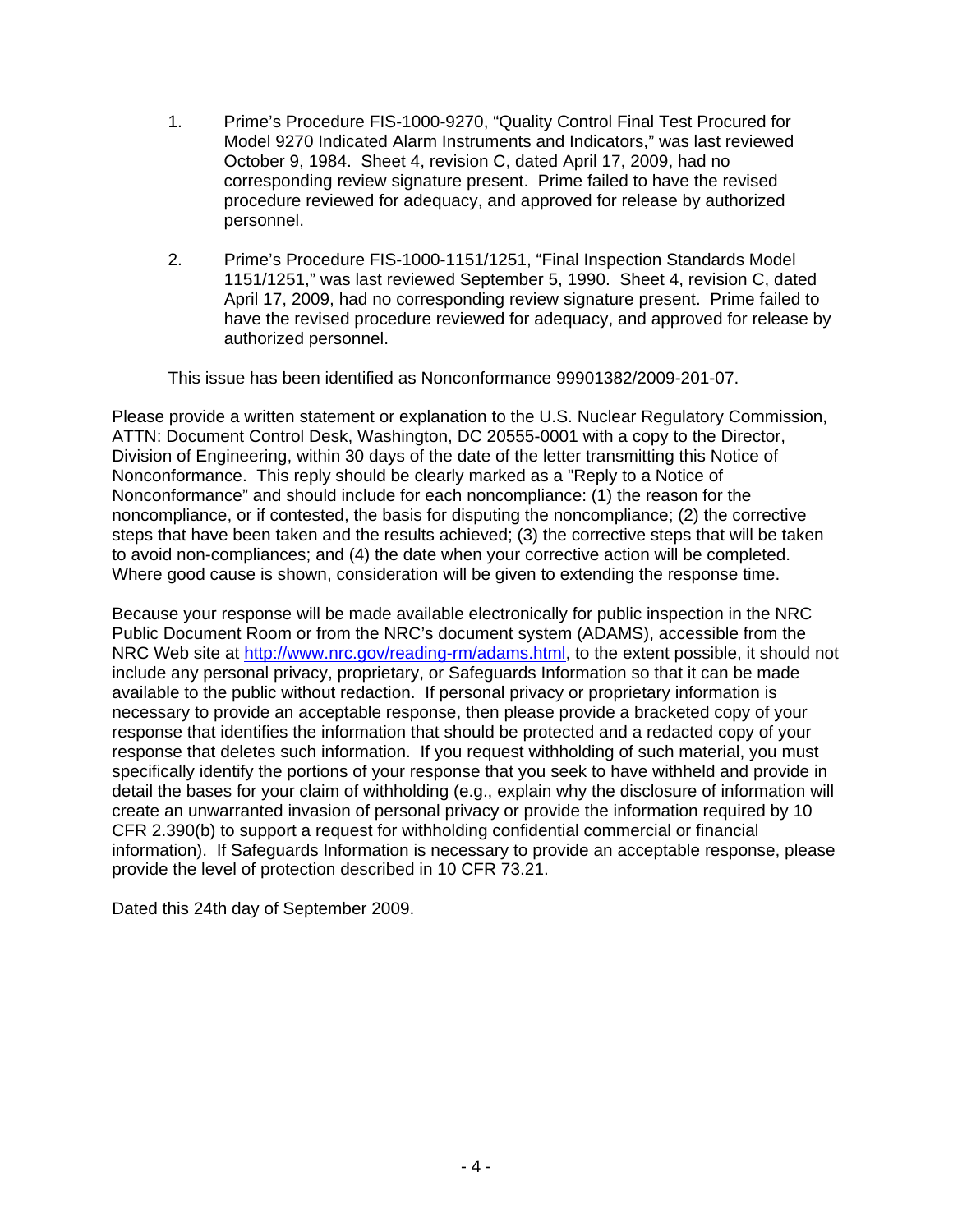# **U.S. NUCLEAR REGULATORY COMMISSION OFFICE OF NUCLEAR REACTOR REGULATION DIVISION OF ENGINEERING VENDOR INSPECTION REPORT**

| Docket No.:              | 99901382                                                                                                                      |
|--------------------------|-------------------------------------------------------------------------------------------------------------------------------|
| Report No.:              | 99901382/2009-201                                                                                                             |
| Vendor:                  | Prime Technology, LLC.<br>344 Twin Lakes Road<br>North Branford, CT 06471                                                     |
| Vendor Contact:          | <b>Paul Grabek</b><br><b>Quality Assurance Manager</b><br>Phone: (203) 481-5721<br>pgrabek@primetechnology.com                |
| Nuclear Industry:        | Prime Technology, LLC is a manufacturer of precision instruments<br>for commercial, nuclear, and military applications.       |
| <b>Inspection Dates:</b> | August 11 to August 14, 2009                                                                                                  |
| Inspection Team Leader:  | Carla Roquecruz, DE/NRR                                                                                                       |
| Inspectors:              | Aaron Armstrong, DE/NRR<br>Jonathan Ortega-Luciano, DCIP/NRO<br>Bernard Dittman, DE/NRR<br>Paul Prescott, DE/NRR              |
| Approved by:             | Dale Thatcher, Chief<br><b>Quality &amp; Vendor Branch</b><br>Division of Engineering<br>Office of Nuclear Reactor Regulation |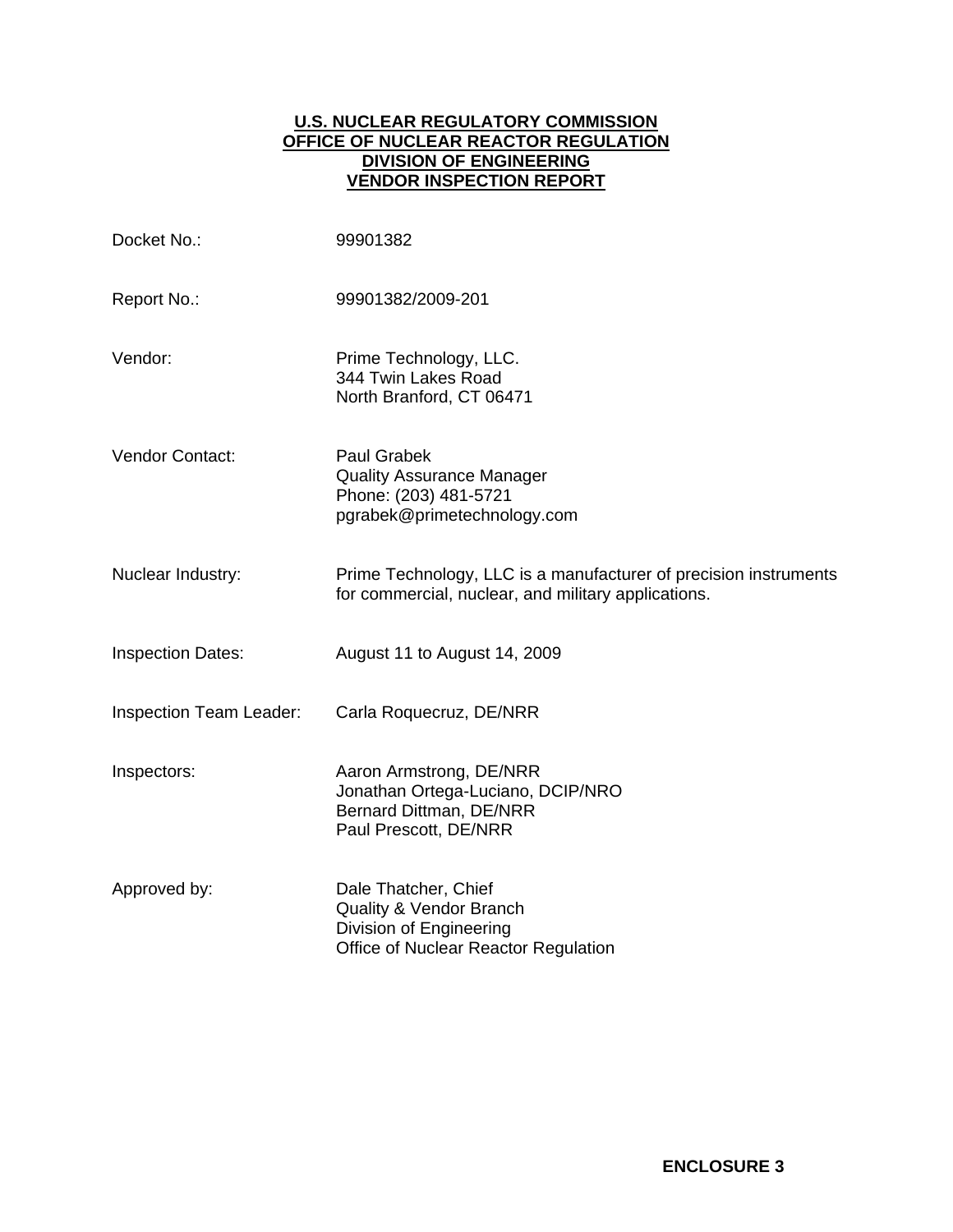# **EXECUTIVE SUMMARY**

Prime Technology, LLC. 99901382/2009-201

The purpose of this inspection was to review selected portions Prime Technology, LLC.'s (Prime's) quality assurance (QA) and 10 CFR Part 21 (Part 21) programs. The inspectors focused on Prime's products and services supplied as basic components to NRC-licensed facilities. The inspection was conducted at Prime's manufacturing facility in North Branford, Connecticut.

The NRC inspection bases were:

- Appendix B, "Quality Assurance Criteria for Nuclear Power Plants and Fuel Reprocessing Plants," to Part 50 of Title 10 of the *Code of Federal Regulations;* and
- 10 CFR Part 21, "Reporting of Defects and Noncompliance."

There were no NRC inspections of Prime's facility in North Branford, Connecticut in the previous five years. The results of this inspection are summarized below.

### 10 CFR Part 21 Program

The inspectors identified one violation of Part 21. Violation 99901382/2009-201-01 was cited for failure to adopt an appropriate procedure to ensure effective identification and evaluation of deviations and failures to comply associated with a substantial safety hazard. With the exception of the violation noted above, the inspectors concluded that Prime's Part 21 program was consistent with regulatory requirements.

### Corrective Action

The inspectors identified two nonconformances to 10 CFR Part 50, Appendix B. Nonconformances 99901382/2009-201-02 and 99901382/2009-201-03 were cited for inadequate and untimely corrective actions and failure to establish adequate measures for the identification of deviations, respectively. With the exception of the above nonconformances, the inspectors determined that Prime's corrective action program and implementation met the requirements of Criterion XVI of Appendix B to 10 CFR Part 50.

### Commercial-Grade Dedication

The inspectors identified one nonconformance to 10 CFR Part 50, Appendix B. Nonconformance 99901382/2009-201-04 was cited for failure to establish a suitable commercial-grade dedication process for safety-related components. Prime failed to establish measures to provide reasonable assurance that the materials, parts, equipment, and services evaluated under the dedication program will perform their intended safety-related functions. With the exception of this nonconformance, the inspectors concluded that Prime's commercialgrade dedication program and implementation were consistent with the regulatory requirements of Criterion III of Appendix B to 10 CFR Part 50.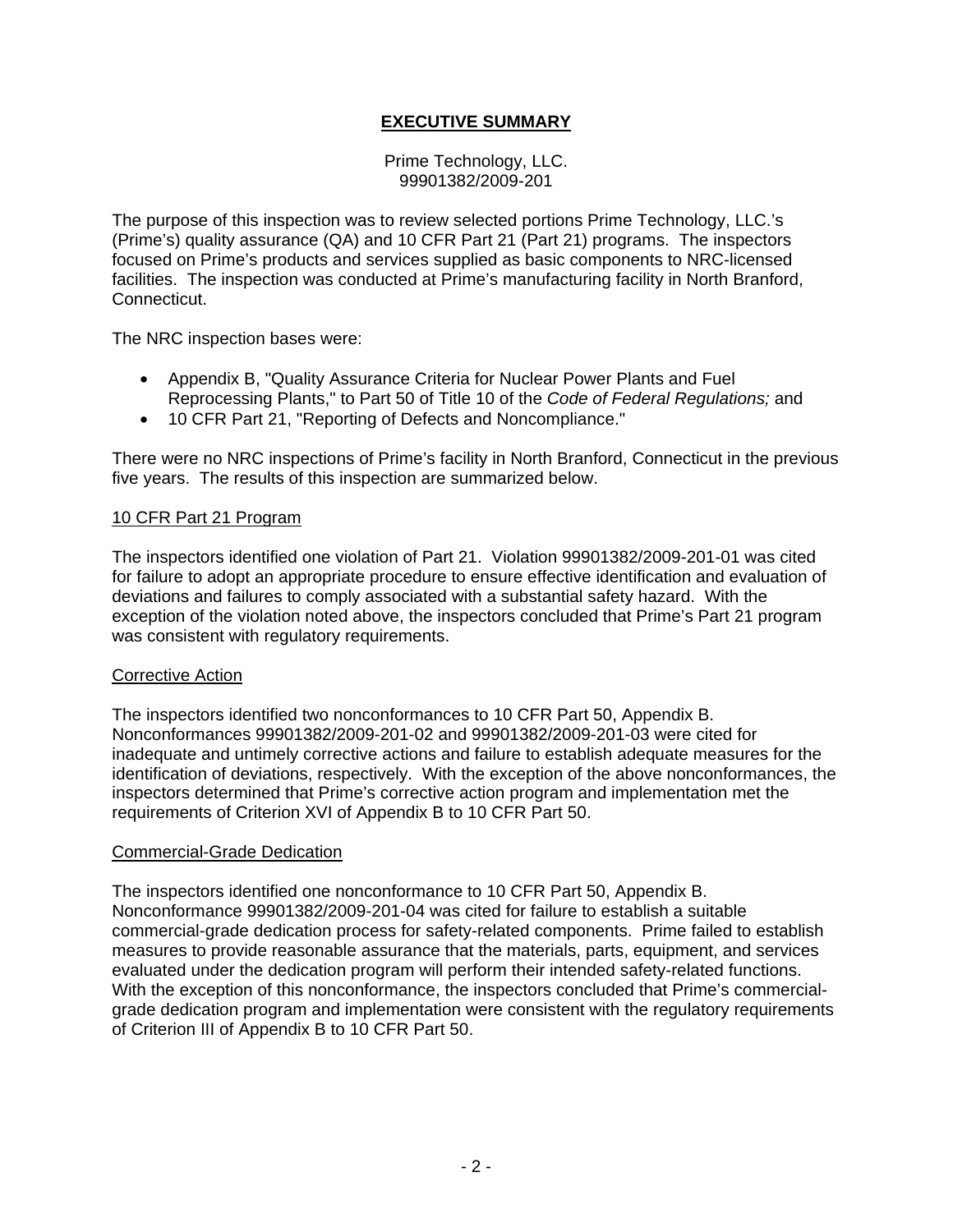# Design Control

The inspectors identified one nonconformance to10 CFR Part 50, Appendix B. Nonconformance 99901382/2009-201-05 was cited for Prime's lack of documentation and engineering justification for design process changes. With the exception of this nonconformance, Prime's design control process met the requirements of Criterion III of Appendix B to 10 CFR Part 50.

### **Training**

The inspectors identified one nonconformance to 10 CFR Part 50, Appendix B. Nonconformance 99901382/2009-201-06 was cited for Prime's failure to establish and implement a documented personnel training/certification program for skills that required specialized training. With the exception of this nonconformance, Prime's quality assurance program met the requirements of Criterion II of Appendix B to 10 CFR Part 50.

## Document Control

The inspectors identified one nonconformance to 10 CFR Part 50, Appendix B. Nonconformance 99901382/2009-201-07 was cited for failure to establish adequate measures for the revision and approval of documents which prescribe activities affecting quality. With the exception of this nonconformance, Prime's document controls met the requirements of Criterion VI of Appendix B to 10 CFR Part 50.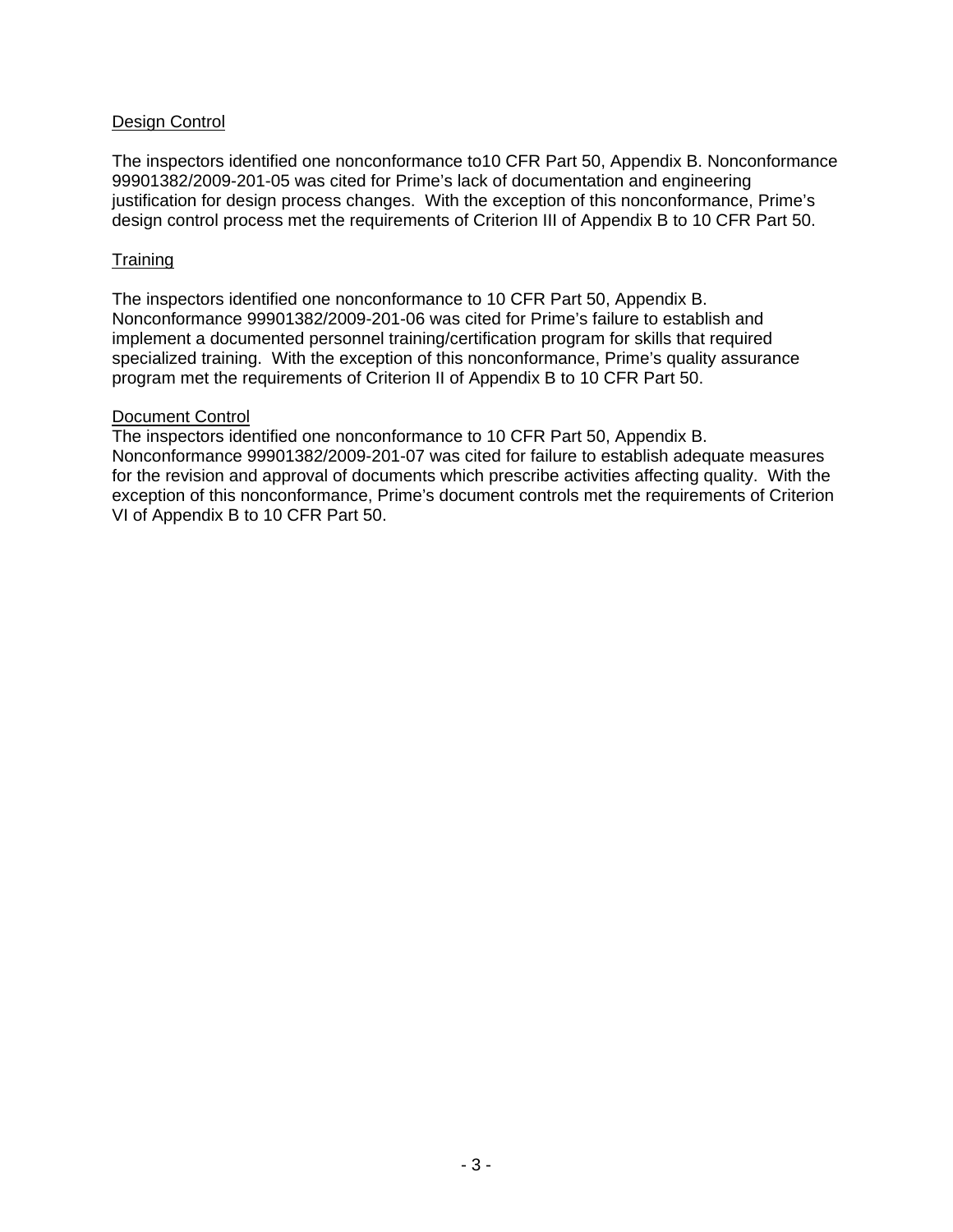# **REPORT DETAILS**

## 1. 10 CFR Part 21 Program

### a. Inspection Scope

The inspectors reviewed Prime's Quality Assurance Manual (QAM), Revision 4, dated October 1, 2008, and procedures that govern the Part 21 program to determine compliance with Part 21. Specifically, the inspectors focused on Procedure 5.3, Revision 2, "Reporting of Defects and Noncompliance," dated May 30, 2006; Procedure 5.1, Revision 2, "Return Authorization," dated May 30, 2006; Procedure 4.5, Revision 3, "Disposition/Corrective Action for Non-Conforming Material," dated May 30, 2006; and Procedure 2.7, Revision 3, "Corrective Action," dated May 30, 2006.

The inspectors discussed the Part 21 process with members of Prime's management and technical staff to evaluate Prime's Part 21 program. Prime had not performed any Part 21 evaluations for the inspectors' review.

### b. Observations and Findings

The inspectors verified that Prime's Procedure 5.3 met the requirements of Part 21. The inspectors noted that Procedure 5.3 outlined the process used by Prime for the reporting of defects and noncompliances, as well as the responsibilities of employees, managers, and the QA manager with respect to Part 21.

The inspectors noted that the section entitled, "Reporting a Defect or Noncompliance," in Procedure 5.3, stated that, "Any employee reporting a deviation or possible nonconformance shall identify the deviation or possible nonconformance using Form 150. The employee shall forward the completed form to the Quality Assurance Manager." Additionally, in discussions with the QA manager it was noted that Return Material Authorizations (RMAs), Material Rejection Reports (MRRs) and Corrective Action Requests (CARs) are initialized by different departments within the company and not all of these reports are reviewed by trained management or quality personnel for the potential need to perform an evaluation in accordance with Part 21. Specifically, Procedure 5.1, states that, "Quality Assurance receives selected RMAs as determined by the Sales Administrator." The inspectors discussed these procedures with Prime's QA manager and confirmed that not all Prime personnel are trained to Part 21 requirements.

The inspectors noted that Procedure 4.5 and 2.7 did not have a process to initiate an evaluation for a potential deviation. Procedure 5.1, states that, "If required by the customer, the manager, Quality Assurance, completes the Test Failure Report or Corrective Action Request." According to Prime's QA manager, a Failure Analysis Report, for a returned item, is only initiated if the customer requested it in their initial purchase order (PO) or when the item is returned. No procedure was found that prescribed the process to do a failure analysis report. Additionally, Exhibit B of Procedure 5.3, "10CFR21 Potential Reportable Determination Checklist," used to do the evaluation for potential defects was not adequate as it was missing information necessary to determine if an item is a basic component and Part 21 applicability.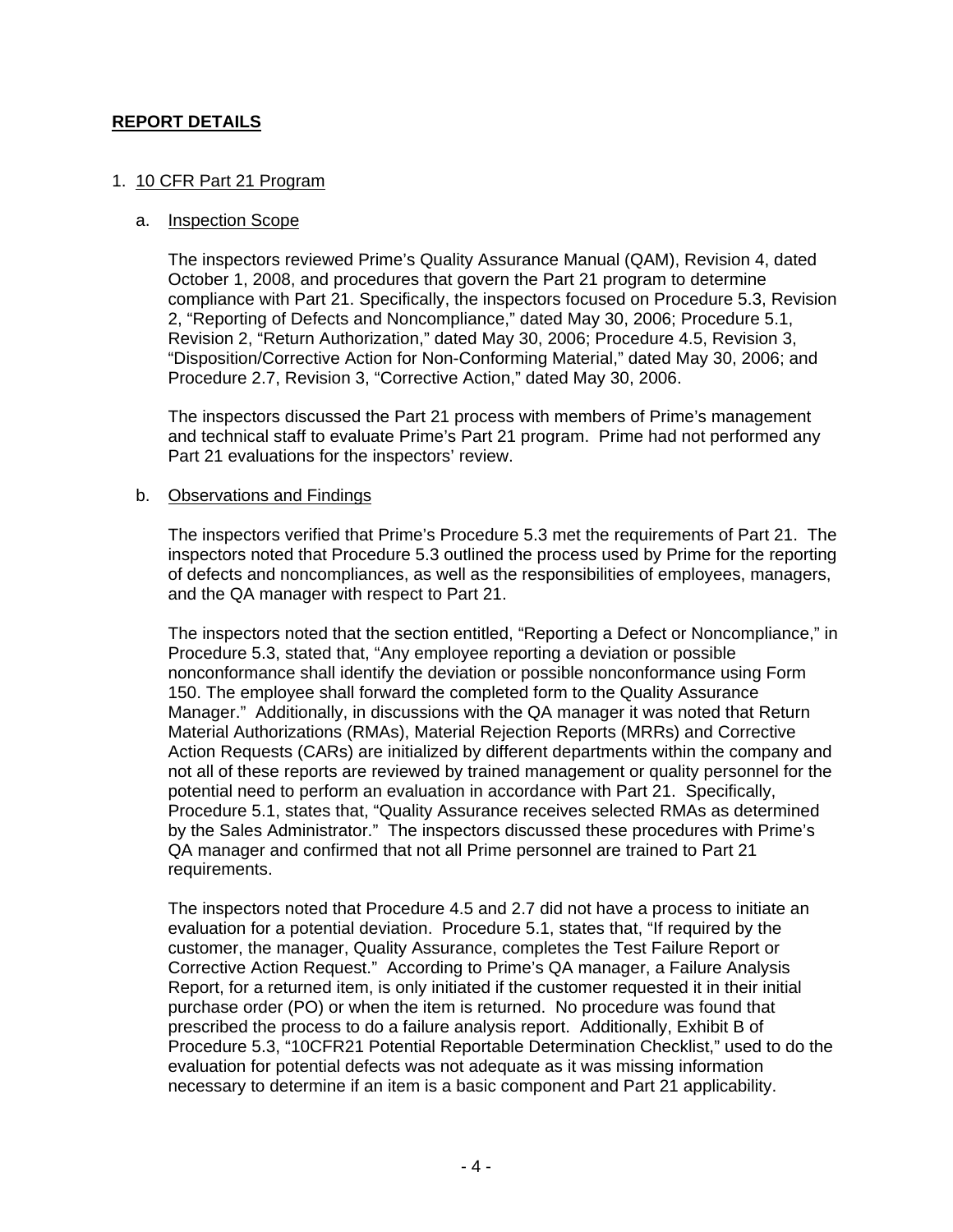Prime's failure to identify deviations as part of its evaluation of a potential deviation was identified as Violation 99901382/2009-201-01.

As a result of a recent order of circuit boards returned to Prime by PPL Susquehanna, LLC and the licensee's request, Prime performed a Failure Analysis Report to determine if a Part 21 report was necessary for solder workmanship issues in circuit boards. Failure Analysis Report for RMA # 19654, "Part 21 Determination Report," dated June 22, 2009, concluded that:

"The basis for not reporting under Part 21 is that although the workmanship of the soldering is not up to standard on the component side of the circuit boards they function electrically and would not fail in a manner that would necessitate Part 21 reporting. The circuit boards are double sided and have plated through holes."

The failure analysis report also specified that the indicators were tested and it was revealed that failure of the indicators was due to an internal problem with the bargraphs and not the solder workmanship. The failure analysis report was sent to the licensee and Prime was waiting for the licensee's input. The inspectors discussed the conclusions of the failure analysis report with Prime's QA manager and identified that Prime's personnel did not appear to have a thorough understanding of Part 21 regulations. The inspectors noted that Prime's QA manager believed that if a failure was isolated or not generic, it was not a deviation and therefore, no evaluation was warranted. As a result of the inspection, Prime QA manager initiated a revision of Procedure 5.3, "Part 21, Reporting of Defects and Noncompliance."

### c. Conclusions

The inspectors identified one violation of Part 21. Violation 99901382/2009-201-01 was cited for failure to adequately prescribe the process to perform an evaluation as specified in Part 21. With the exception of the violation noted above, the inspectors concluded that Prime's Part 21 program was consistent with regulatory requirements.

# 2. Corrective Action

### a. Inspection Scope

The inspectors reviewed the procedures governing the implementation of Prime's corrective action program to ensure the procedures provided adequate guidance consistent with the requirements of Appendix B to 10 CFR Part 50 and Part 21. The inspectors also reviewed a sample of CARs to assess Prime's implementation of the corrective action program. Additionally, the inspectors reviewed Prime's nonconformance and return material processes and assessed implementation through a review of a sample of MRRs.

### b. Observations and Findings

The inspectors noted that Prime's Procedure No. 2.7, "Corrective Actions," Revision 3, dated May 30, 2006, and Procedure No. 4.5, "Disposition/Corrective Action for Non-Conforming Material," Revision 3, dated May 30, 2006, established the process for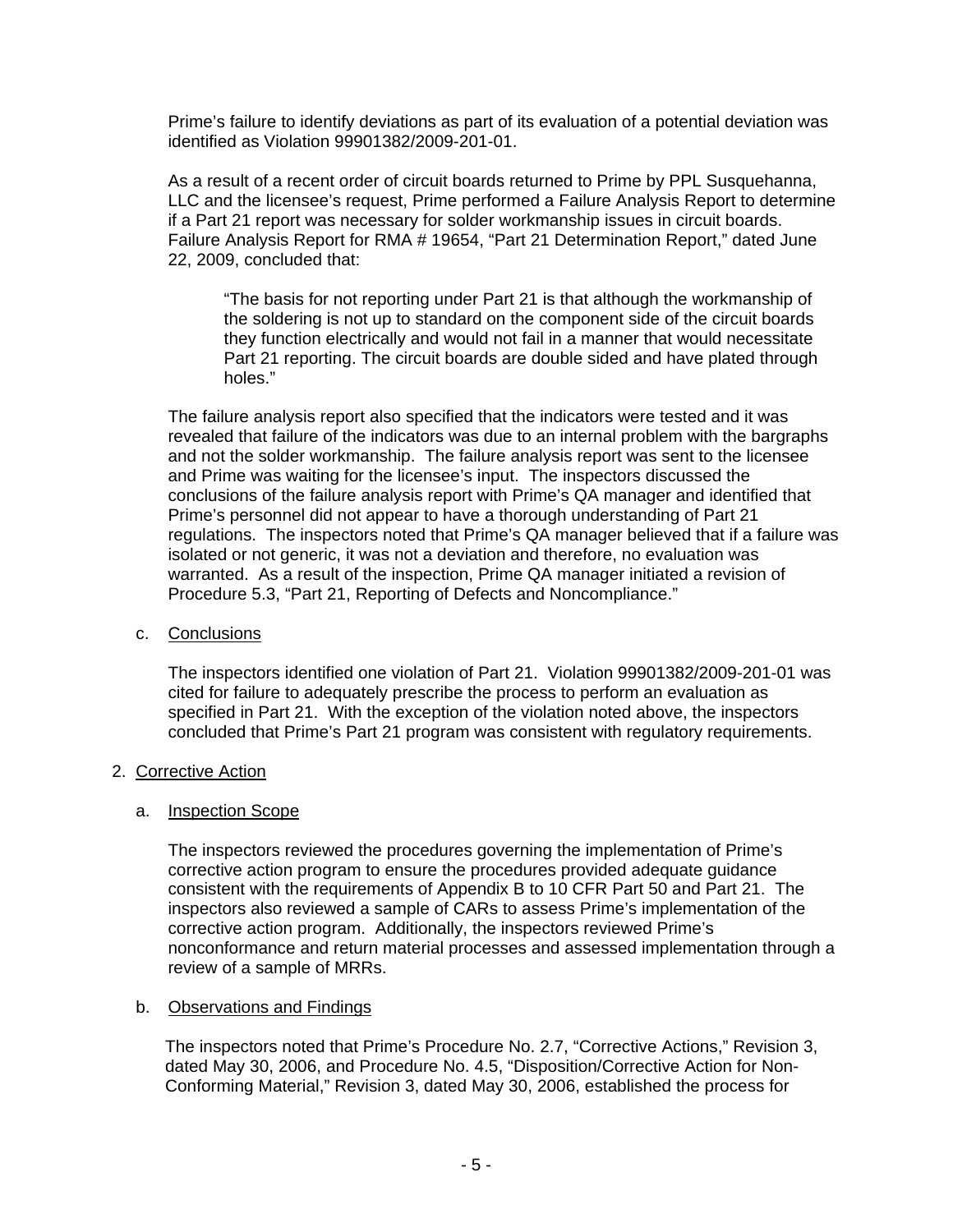initiating corrective action and eliminating recurrence of nonconforming material and departures from established procedures. Prime's Procedure 2.7 and 4.5 detailed the responsibilities, definitions, implementation, and preventive actions to address identified nonconformances. The inspectors also noted that Prime's Procedure 5.1, "Return Authorization," Revision 2, dated May 30, 2006, documented a method for processing returned product for repair, replacement, modification, or upgrade and states that, "if required by customer, the Manager, Quality Assurance, completes the Test Failure Report and Corrective Action Request."

The inspectors discussed these procedures with Prime's QA manager and identified that while Procedure 2.7, "Corrective Action," states that the purpose of the procedure is to describe the steps for initiating and completing corrective action when evidence shows that product quality or operational performance has degraded, CARs are only used to address internal administrative nonconformances and audit findings. Prime initiates an MRR to documents issues with materials and components. An MRR is for shipped product and incoming items.

Prime's MRR document is used to identify issues, report measures and actions taken to evaluate and resolve an apparent condition and track required actions through completion. The MRR form is reviewed and analyzed by QA personnel to determine if corrective action is required. Procedure 2.7 states in part, "The Material Review Board (MRB) Chairman who conducts the MRB or preliminary review insures causes of nonconformances are determined, and corrective actions initiated when required. The MRB Chairman assures corrective actions are evaluated, and feedback is provided to appropriate personnel. The QA manager maintains a file of the completed copy of the MRR."

The inspectors reviewed a sample of CARs and MRRs. During the review of Prime's CARs the inspectors identified an instance of a CAR that was closed without completing the proposed corrective action. CAR07-02, Revision 4, dated May 30, 2006, was initiated as a result of a finding from the 2004 Nuclear Procurement Issues Committee (NUPIC) audit and stated in part: "As such, the company should set a training program to satisfy each department's needs and comply with the commitment made to the 2004 Internal Audit in terms of "*the entire company will be trained.*" The CAR further stated that: "This CAR shall be satisfied via CAR 2009-02." As of August 14, 2009, no training program has been implemented by Prime. The inspectors determined that Prime's CAR process did not ensure that conditions adverse to quality were promptly identified and corrected, per Criterion XVI of Appendix B to 10 CFR Part 50. This was one identified example of Nonconformance 99901382/2009-201-02.

Furthermore, the inspectors noted that a CAR document had not been initiated for this issue or for any of the issues found during the NUPIC audit in 2008. The QA manager had all the findings from the latest audit documented in "Corrective Actions for CAR 2009-01 through CAR 2009-06," and Prime was still in the process of entering these findings into Prime's CAR process. This was a second identified example of Nonconformance 99901382/2009-201-02.

During the review of Prime's Corrective Action Program and MRR process, the inspectors identified that Prime's corrective action procedures and forms would not identify deviations and nonconformances in a timely manner. This was identified as Nonconformance 99901382/2009-201-03. The inspectors noted that Prime employees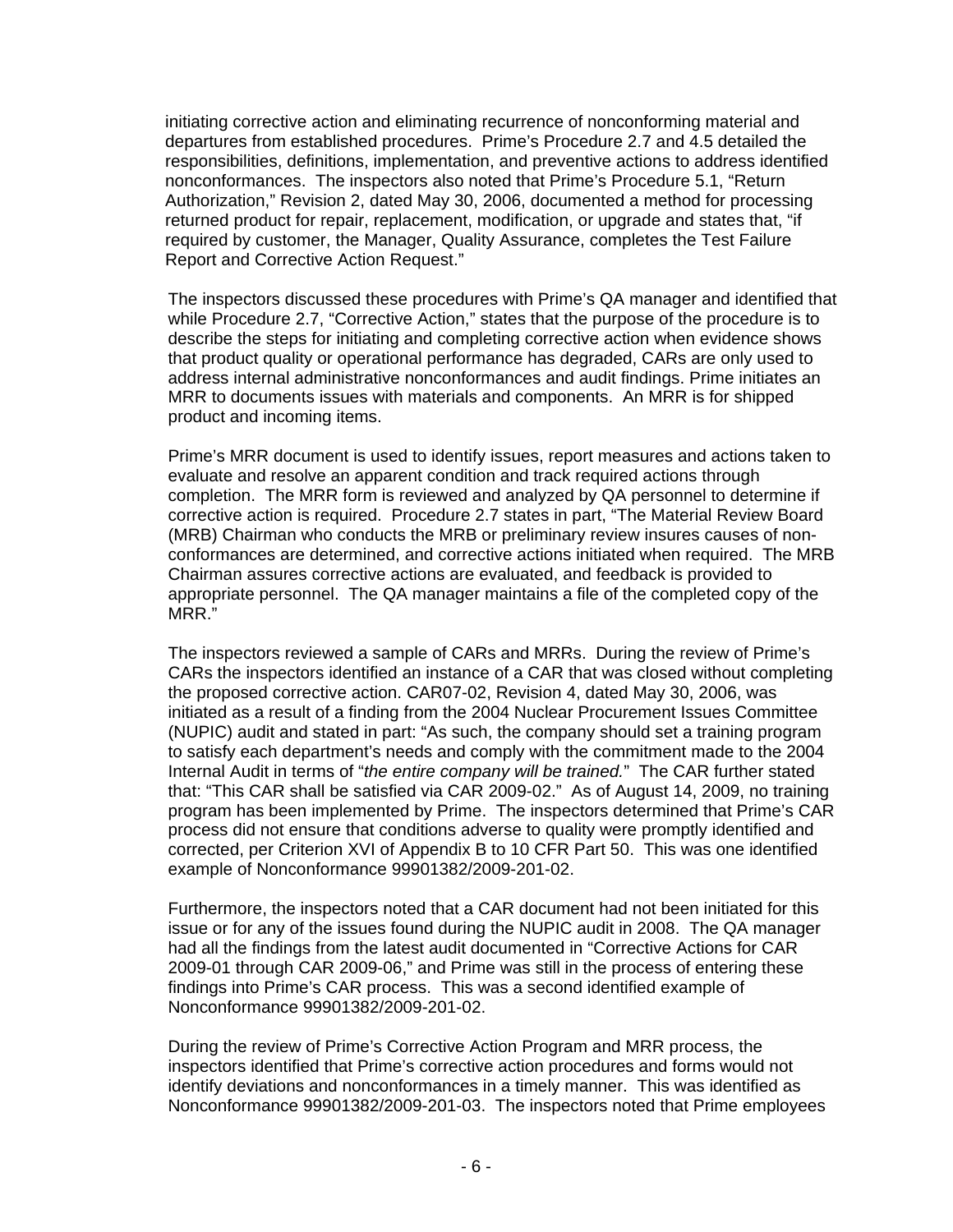were expected to complete an MRR form when product non-conformances are identified. The Corrective Action procedure and MRR form did not discuss the identification and/or evaluation of deviations and did not prompted employees to address potential Part 21 concerns.

### c. Conclusion

Nonconformances 99901382/2009-201-02 and 99901382/2009-201-03 were cited for inadequate and untimely corrective actions and failure to establish adequate measures for the identification of deviations, respectively. With the exception of the above nonconformances, the inspectors determined that Prime's corrective action program and implementation was consistent with regulatory requirements.

# 3. Commercial-Grade Dedication Process

## a. **Inspection Scope**

The inspectors reviewed Prime's QAM, Revision. 7, dated October 1, 2008, and the implementation process for commercial-grade dedication activities. This assessment included a review of the procedures governing the commercial-grade dedication activities, interviews with Prime's personnel, tour and observation of ongoing activities of the facility and a review of a sample of completed commercial-grade dedication packages.

## b. Observations and Findings

The inspectors noted that Prime's dedication process was not defined or documented in its QAM as a controlled activity under Appendix B to 10 CFR. Additionally, Prime did not have procedures for the implementation of dedication activities. Prime's staff performs dedication as a legacy activity mainly accomplished by using Method 1 of the EPRI guidance NP-5652, "Guideline for the Utilization of Commercial Grade Items in Nuclear Safety-Related Applications." Method 1 is acceptance of items by special test and inspections when performing dedication.

The inspectors reviewed Procedure 810-064, "Work Order Process," Revision A, dated May 1, 2006, which is used during dedication activities. The inspectors noted that the procedure did not describe the dedication process, but explained the process for generating a work order and the rules and responsibilities of different departments with regards to the work order. Procedure 810-064 states in part that the Material Control Department is responsible for gathering all the engineering drawings, technical information, supporting documents, and parts required in order to complete the kit(s) necessary to generate the part(s) required by the procurement document. The Material Department generates the Acknowledgment of Order that is attached to the work order and then is placed in a bin of completed work orders waiting to be transferred to the Assembly Department. This document lists the requirements in the procurement document and the classification of the product.

The inspectors reviewed three dedication packages for the Model 9270 Indicators and one dedication package for 9 circuit board cards to determine whether Prime was implementing an adequate dedication program. The packages reviewed were associated with three completed safety-related POs from PPL Susquehanna, Southern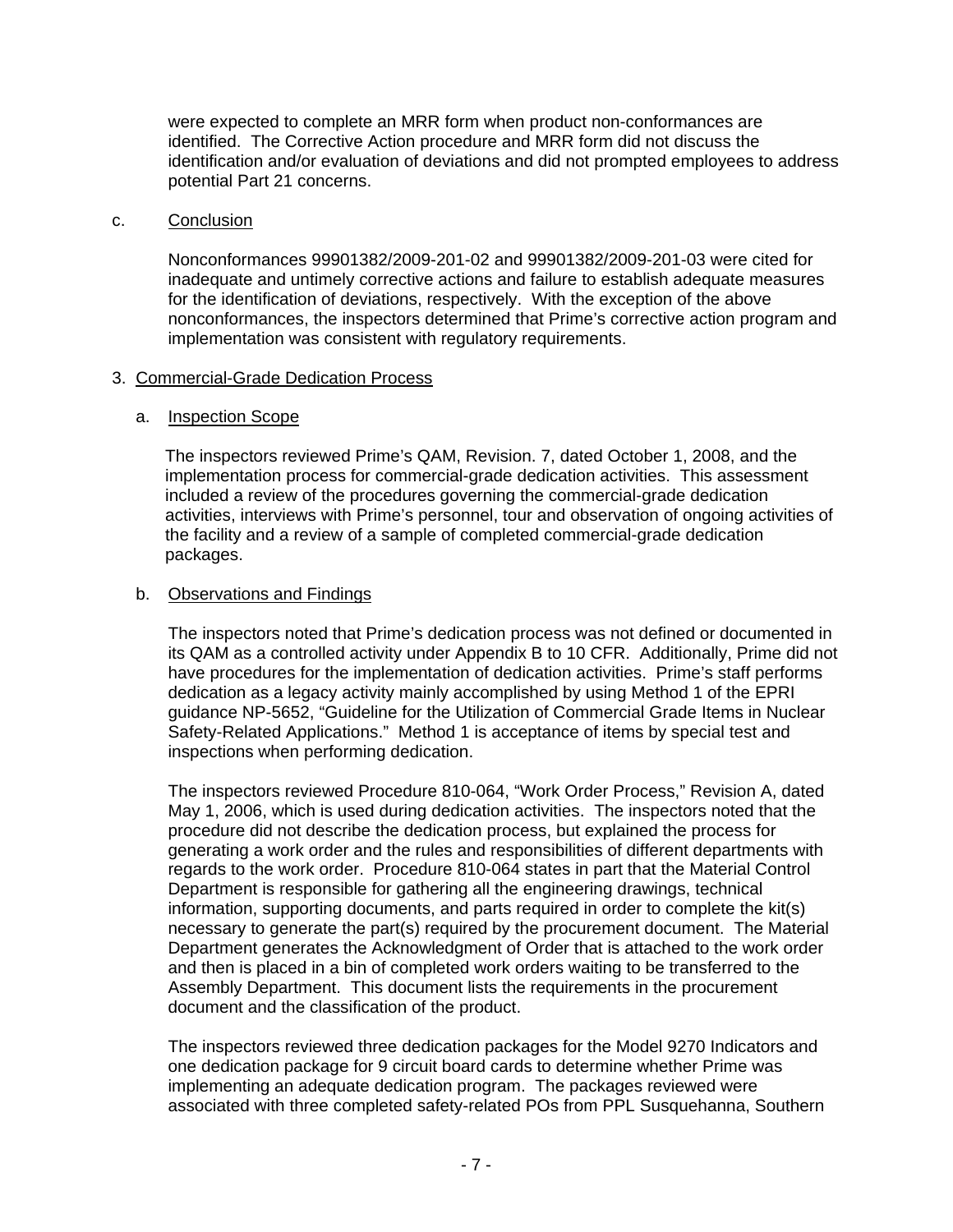California Edison Company, Georgia Power Company, and one repair PO for Nebraska Public Power.

The inspectors reviewed Dedication Package II013422-C1, "9270 Lumigraph Temperature Indicator." The inspectors verified that the content of the package was in accordance with Procedure 810-064. Once the Material Department generated the Acknowledgment of Order that is attached to the work order, the Assembly Department performed the activities following the requirements listed in the work order package. Once the Assembly Department signed off on the work order as completed, the Assembly Department Manager sends the unit to the In-Process Inspection Department. The In-Process Inspection Department is one of the three points at which Prime's personnel verify critical characteristics as part of the dedication process.

For Dedication Package II013422-C1, the unit was not inspected by the in-process inspector and no inspection record card was created as require by Prime's legacy dedication process. The inspectors noted that for Dedication Package 11013422-C1 there were no signoffs or records that indicated that the unit was inspected by the In-Process Inspection Department prior to being certified by the QA Department. The QA manger was not able to find the records indicating that the in-process inspection was performed. The inspectors confirmed that this is not an isolated occurrence. No documentation existed to indicate that Prime performed the in-process inspections in the past for completed units similar to the one procured under Order Number: II013422-C1. The inspectors identified this as an example of Nonconformance 99901382/2009-201- 04.

The In-Process Inspector is responsible for verifying that the unit is put together by the Assembly Department in accordance with design drawings. As part of his function, a visual inspection is performed of all the components in the unit for workmanship. The information is documented in the inspection record cards. The inspection record cards list the critical characteristics that the inspector must verify as part of the dedication process. Once the inspector completes his visual inspection, he signs off on the work order and sends the unit to the Material Department for storage, where the unit awaits testing. The Material Department verifies the work order and generates the proper documentation that is going to be used by the Test Department. The Test Department reports to the QA manager. This is the second point at which Prime's personnel verify critical characteristics as part of the dedication process.

The inspectors also reviewed Dedication Package II013598-C1. The customer ordered 9 Class 1E (safety-related) circuit boards. The inspectors noted that the documentation of the dedication package was not in accordance with Prime's practices. The boards were tested in accordance with Procedure 820-271, "Test Requirements for Circuit Boards Part Number 92-9406-008," Revision B, dated April 17, 2009. The test results were recorded on data sheets as required by Procedure 820-271, but the incorrect date was logged on the test data sheet for the burn in process of three out of the nine circuit boards tested. Additionally, three of the circuit boards exceeded the 24-hour of the burnin process and one had a burn-in time of less than 24 hours. The 24-hour burn-in process is one of the tests that Prime Technology performs to detect infant mortality failure.

Additionally, one of the nine test data sheets from Dedication Package II013598-C1 was missing the signature of the technician that performed the test. The dedication package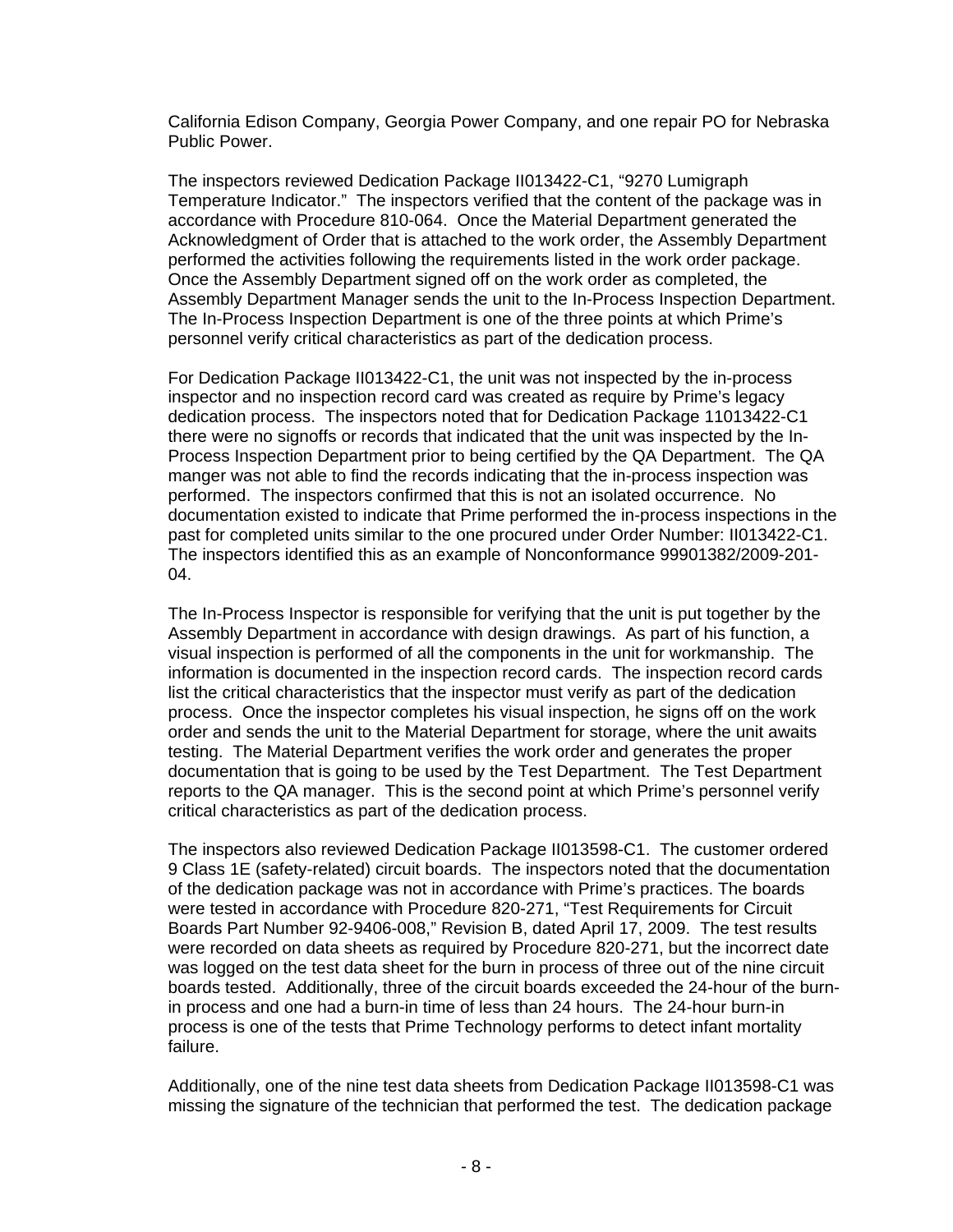contains three Certifications of Calibration (CofCs). Each CofC was signed by the QA manager on April 28, 2009. The tests of the circuit boards were not completed until April 29, 2009. The circuit boards were certified before the certification process was completed by the technicians. This was the final QA inspection and the third point to verify the critical characteristics in the dedication process. According to Prime's dedication process, the QA inspector performs a visual inspection and tests the assembly in accordance with Final Inspection Standard (FIS)-1000-9270, "Quality Control Final Test Procedure for Model 9270 Indicating Alarm Instrument and Indicators," Revision A, dated December 9, 1975, and then compares the test results against document 927021BVB1809, Issue B, dated April 7, 1992. Document 927021BVB1809 contains the critical characteristics, test and processes necessary to classify the part as a Class 1E (safety-related) component.

For Dedication Package II013598-C1, Prime did not provide adequate documentation for the dedication process for these 9 Class 1E circuit boards. Specifically:

- 1. The start and completion dates on the test data sheets were not properly recorded by the technical staff;
- 2. The burn-in process was not performed in accordance with Prime's procedures; and
- 3. The CofCs were signed by the QA manager before the tests were completed.

This is another example of Nonconformance 99901382/2009-201-04.

### c. Conclusion

The inspectors identified one nonconformance to 10 CFR Part 50, Appendix B. Nonconformance 99901052/2009-201-04 was cited for failure to establish suitable processes for the dedication of commercial grade items. Specifically, the failure to establish measures to provide reasonable assurance that the materials, parts, equipment, and processes evaluated under the dedication program will perform their intended safety-related functions. With the exception of the above nonconformance, the inspectors concluded that Prime's commercial grade dedication program was consistent with regulatory requirements.

# 4. Design control

### a. Inspection Scope

The inspectors reviewed Prime's QAM, Revision 7, dated October 1, 2008, and inspection, test and work documents to evaluate conformance to 10 CFR Part 50 Criteria III. The inspectors reviewed information related to maintaining design control in the following documents: purchase orders; a design basis seismic qualification test report; Prime's Quality Assurance Procedure (QAP)-101, "Workmanship Standard Soldering Techniques and Layout of Components," (all associated revisions); an assembly drawing that references QAP-101; inspection, test and work flow sheets; acceptance test procedures; and an e-mail related to a purchase order deviation. Additionally, the following military and industry standards were reviewed: MIL-STD-454N, "Standard General Requirements for Electronic Equipment;" MIL-STD-2000A, "Standard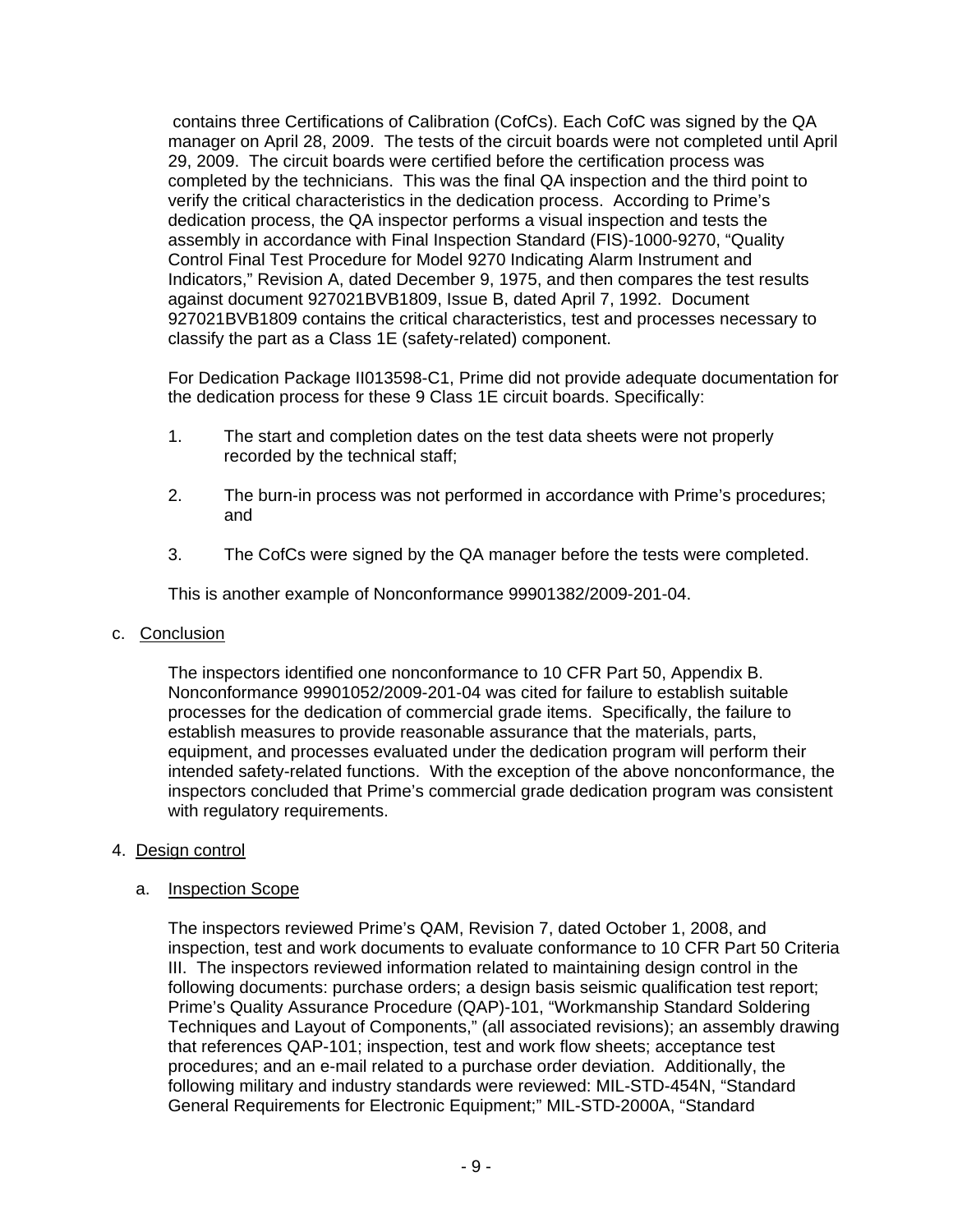Requirements for Soldered Electrical and Electronic Assemblies;" MIL-S-45743E, "Soldering, Manual Type, High Reliability, Electrical and Electronic Equipment:" IPC J-STD-001D, "Requirements for Soldered Electrical and Electronic Assemblies." The inspectors interviewed the QA manager, an in-process inspector, and a solder station operator on processes, procedures and products associated with these documents.

# b. Observations and Findings

The inspectors reviewed Susquehanna Steam Electric Station Unit 1&2, Pennsylvania Power and Light Company Specification 8856-J-04, "Technical Specification for Q-Listed Electronic Indicating Panel Instrumentation," Revision 2, dated November 28,1983. Specification 8856-J-04, section 7.1, identified the requirement for an equipment burn-in time of at least 100 hours, with an allowance to substitute standard component screening and equipment testing. Prime's test procedure A820-262, "Test Procedure Model 9270 circuit Board Assy. # C92-9062-xxx Sigma Board Assy. #AT-1162-x," Issue C, dated May 5, 1993, and Form 927021BVB1809, Issue B, dated April 7, 1992, required burn-in times of 48 and 24 hours, respectively. Prime's QA manager was unable to provide the any documents for engineering changes justifying the revised burn-in times. Prime failed to implement measures for the selection and review for suitability of application of safety-related materials, parts, equipment, and processes. This was one identified example of Nonconformance 99901382/2009-201-05.

The inspectors reviewed the following documentation related to soldering workmanship and inspection criteria, QAP-101, and all associated revisions. The QAP-101, Revision None, did not reference or implement a military or industry standard. QAP-101, Revision 2, referenced the following military standards related to soldering workmanship: MIL-STD-2000A, dated February 14, 1991; MIL-STD-454F, dated March 13, 1978; and MIL-S-45743, dated October 15, 1976. MIL-S-45743 states that the solder may be depressed, not to exceed 25 percent of the hole depth including pads, only on the component side of the board, with good wetting completely around the hole, equivalent to 100% or 360° coverage. MIL-STD-2000A contradicted MIL-S-45743 by allowing for a minimum of 90 percent good solder wetting to exist around the hole, equivalent to 330° circumferential coverage. The QAP-101, Revision 3, references MIL-STD-454, but replaces its reference to MIL-STD-2000A with a reference to Association Connecting Electronics Industry IPC J-STD-001, Revision D. IPC J-STD-0001D is consistent with MIL-STD-2000A's required criteria of "75% fill" equivalent to "25% depression, and its criteria of "330° circumferential fillet" 90% solder flow. The IPC J-STD-0001D is contradictory to MIL-S-45743 soldering guidelines. The inspectors questioned Prime's QA manager about the engineering changes justifying the difference in the wetting circumferences referenced in QAP-101. Prime's QA manager was unable to produce any documents for engineering changes justifying the difference in the wetting circumferences. Prime failed to implement measures for the selection and review for suitability of application of safety-related materials, parts, equipment, and processes. This issue is the second example of Nonconformance 99901382/2009-201-05.

The inspectors reviewed documentation for reforming aluminum electrolytic capacitors with date codes in excess of six years. The licensee agreed to the reforming activities via an e-mail confirmation, but no formal PO revision was made to eliminate its shelf-life clause contained in P.O. 00383390 Revision 1. Prime proposed to implement JIS C 5101-4, Clause 4.1 as an alternative approach to meeting the licensee's date code clause for the aluminum electrolytic capacitors. The version of JIS C 5101-4 Clause 4.1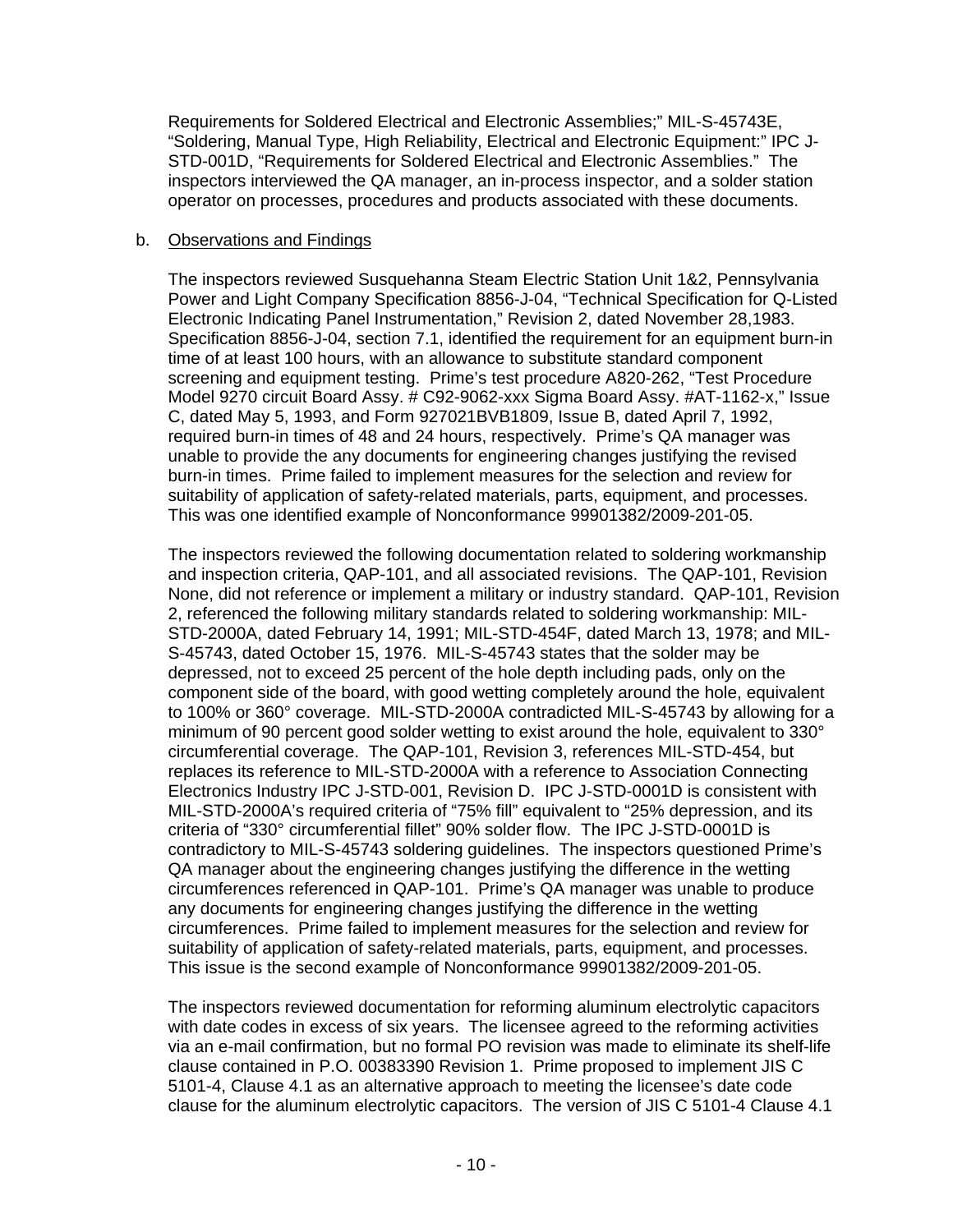was not available at the time of the inspection. Prime's QA manager indicated that the version used was obtained free from a website, and that this single licensee is the only to have the shelf-life requirement. The inspectors requested documentation of the engineering justification to support the use of JIS C 5101-4 Clause 4.1. Prime was unable to produce the supporting documentation to justify the changes for reforming the capacitors. Prime failed to implement the measures established for the selection and review for suitability of application of safety-related materials, parts, equipment, and processes. This issue is the third example of Nonconformance 99901382/2009-201-05.

# c. Conclusion

The inspectors identified one nonconformance to Appendix B to 10 CFR Part 50. Nonconformance 99901382/2009-201-05 was cited for Prime's lack of documentation and engineering justification for design process changes. Specifically, Prime's changes to the solder workmanship procedure, burn-in requirements, and shelf-life requirements were unaccompanied by formal technical justifications. With the exception of the above nonconformance, the inspectors concluded that Prime's design control process was consistent with regulatory requirements.

# 5. Training

# a. Inspection Scope

The inspectors reviewed Prime's QAM, Revision 4, dated October 1, 2008, and the QA procedures governing the implementation of the training and qualification program. The inspectors reviewed Prime's training documents and interviewed its personnel and identified the lack of a mechanism by which Prime's QA program monitors work performance and qualification of personnel. The inspectors reviewed the current Revision 3 of Prime's Quality Assurance Procedure (QAP)-101, which governs soldering workmanship and military and industry standards referenced in QAP-101 revisions. The inspectors also reviewed QAP-115 "Personnel Training," and QAP-104 "Rejection Tag Procedure."

# b. Observations and Findings

The inspectors identified that Prime's soldering workmanship processes and standards have gone through several revisions from October 1973 through December 2006, and major changes to the training and qualification requirements were evident. Specifically:

- 1. Revision 0 of QAP-101 contained no references to training;
- 2. Revision 2, Section 5.4, of QAP-101 included certification and training requirements in accordance with this procedure, and referenced a "Category C instructor," training records, and periodic evaluation of trained personnel applicable work; and
- 3. Revision 3, Section 5.4, of QAP-101 included certification and training requirements in accordance with this procedure, and referenced only training records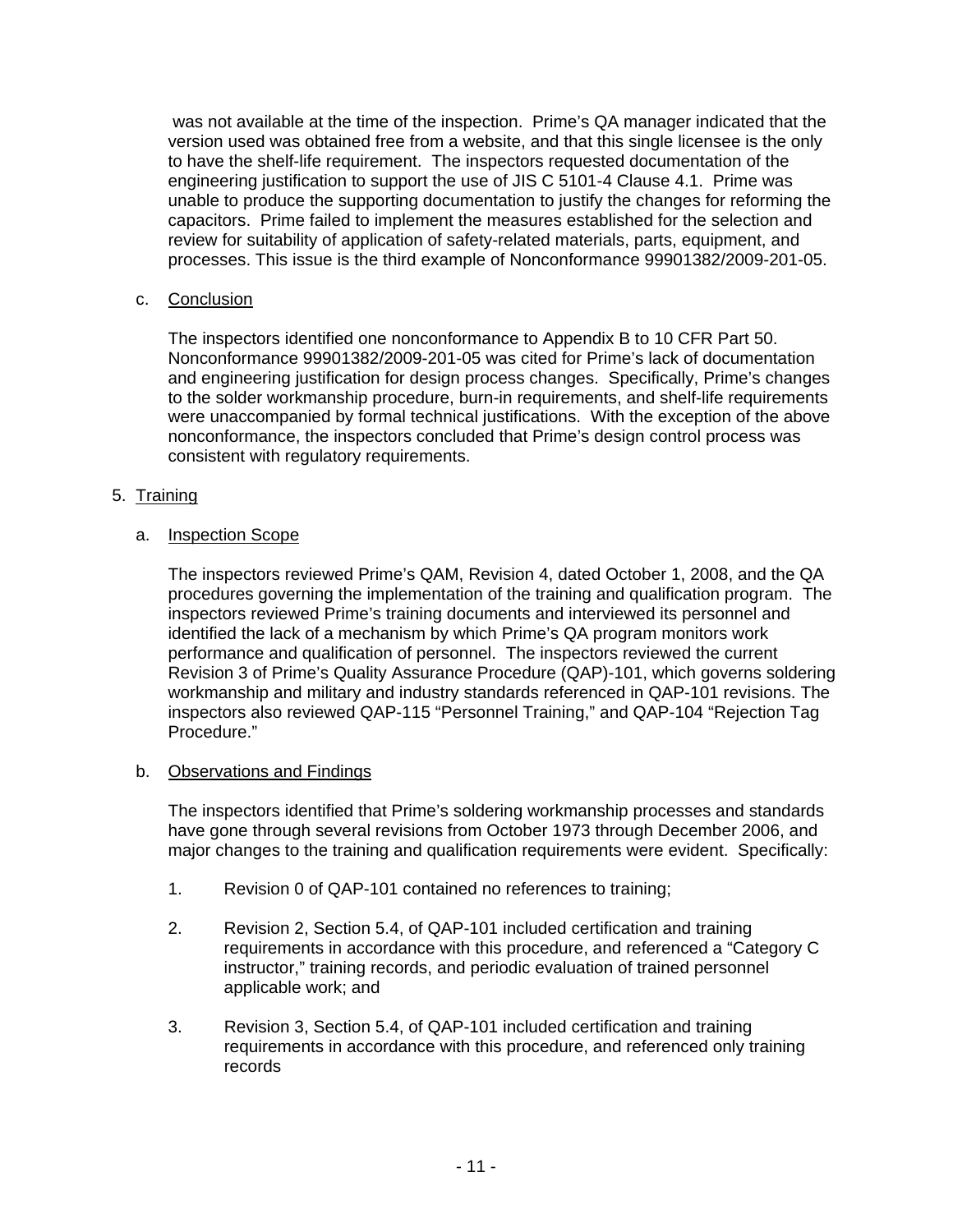In contrast with Revision 2, Revision 3 no longer referenced a "Category C instructor" or "periodic evaluation of trained personnel applicable work." The inspectors' review determined that the training scope, which is included within this procedure's revisions, was first added and then portions were subsequently removed. While Revision 1 of QAP-101 was unavailable for inspector review, Revision 2, dated August 31, 1992, remained in effect after creation of QAP-115 "Personnel Training" and QAP-104 "Rejection Tag Procedure." QAP-101 stated in part that, "periodic evaluation of trained personnel applicable work shall be implemented." However, no evidence of periodic evaluation of trained personnel could be produced by Prime at the time of the inspection.

According to Prime, QAP-101, Revision 3, created after release of QAP-115 "Personnel Training," also remains in effect at this time and this revision states that, "All certification and training should be done in accordance with this procedure. A documented record will be maintained for all trained personnel." However, evidence of certification and training in accordance with the latest revision of QAP-101 via documented records could not be produced by Prime. Interviews of Prime personnel revealed that Prime's changes to its soldering workmanship procedures and standards have not been accompanied by corresponding indoctrination and training.

Additionally, the inspectors identified that Prime has had audit findings in the area of training during the last NUPIC and Prime audits. CAR 07-02 initiated by Prime to address a NUPIC finding stated in part that, "As such, the company should set a training program to satisfy each department's needs and comply with the commitment made to 2004 Internal Audit in terms of "*the entire company will be trained*". The CAR further stated that: "This CAR shall be satisfied via CAR 2009-02." As of August 14, 2009 no training program has been implemented by Prime. This issue has been identified as Nonconformance 99901382/2009-201-06.

# c. Conclusion

The inspectors identified one nonconformance of Appendix B to 10 CFR Part 50. Nonconformance 99901382/2009-201-06 was cited for failure to establish and implement a program for indoctrination and training of personnel performing activities affecting quality as necessary to assure that suitable proficiency is achieved and maintained. With the exception of the above nonconformance, the inspectors concluded that Prime's quality assurance program was consistent with regulatory requirements.

# 6. Document Control

### a. Inspection Scope

The inspectors reviewed Prime's QAM, Revision 4, dated October 1, 2008, and QA procedures that govern the implementation of QA document control. Specifically, the inspectors reviewed Procedure 3.2, "Engineering Change Control," Revision 3, dated October 1, 2008. The inspectors also reviewed Prime's Final Inspection Standard (FIS) for the implementation of document changes and controls for issuance of instructions, procedures, and drawings that prescribe activities affecting quality. Additionally, the inspectors interviewed Prime's QA manager on the implementation of the process to control QA document changes.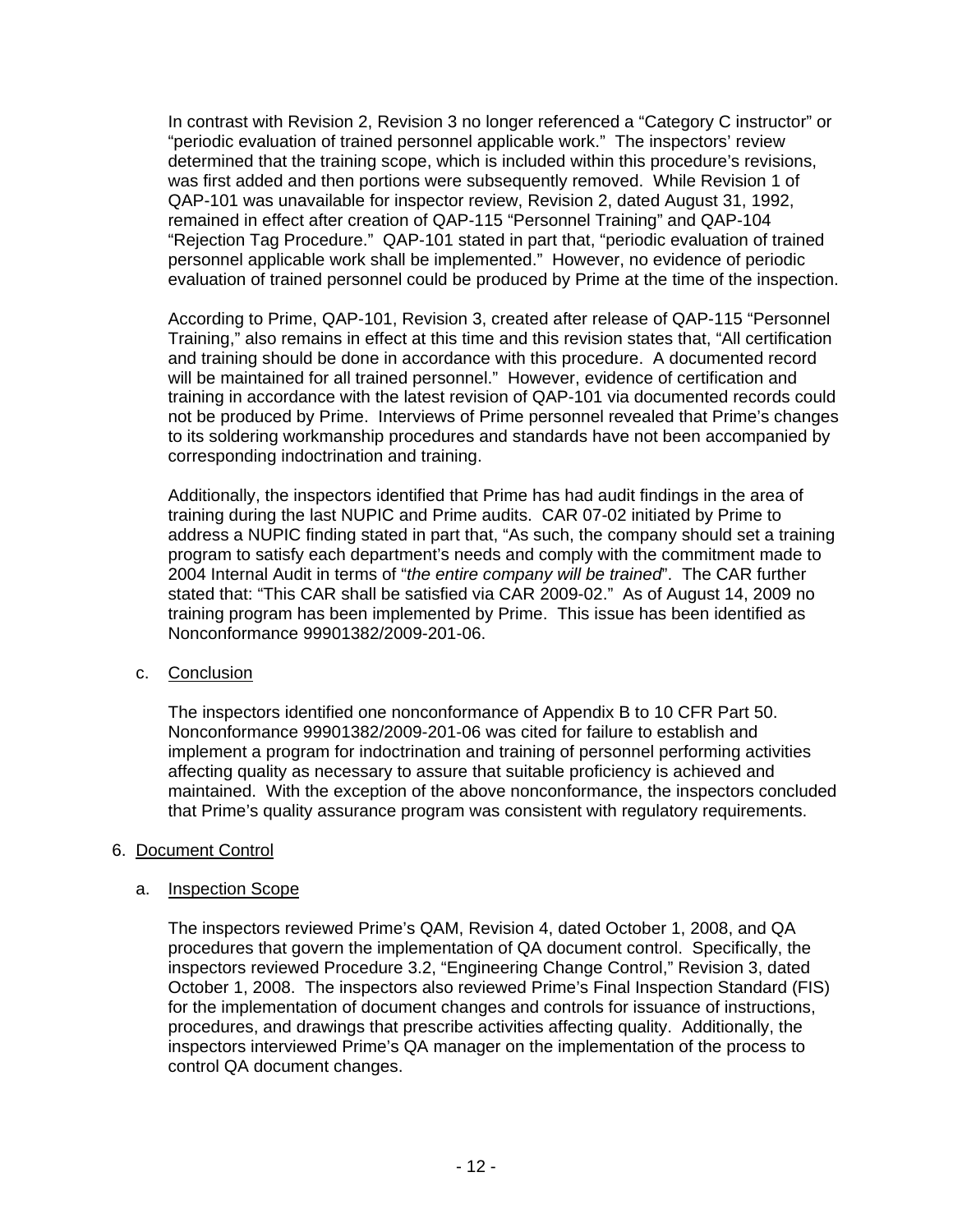## b. Observations and Findings

 The inspectors noted that Procedure 3.2, "Engineering Change Control," is employed within Prime for the evaluation, coordination, approval, or disapproval of changes in the configuration of an item (part, assembly, or product) after establishment of its configuration. Prime's change control process provides for systematic review and approval of engineering drawings released for production. Procedure 3.2 governs the change process for Prime's technical drawing's documentation and does not allow technical content in these drawings to be changed without processing an Engineering Change Notice (ECN), reviewing the change for accuracy, and obtaining approval by all cognizant personnel. However, the inspectors identified that Procedure 3.2 does not cover quality control documents. Through further discussion with Prime's QA manager, the inspectors learned that Prime lacked a documented process for control of QA document changes.

The inspectors reviewed Prime's FIS-1000-9270, "Quality Control Final Test Procured for Model 9270 Indicated Alarm Instruments and Indicators," Revision A, dated December 9, 1975. According to this standard, Prime personnel are directed to perform visual inspections and final testing of these meters. The FIS-1000-9270 was last reviewed on October 9, 1984. On April 17, 2009, Sheet 4, Revision C, was added to the standard but no corresponding review signature was present. The FIS-1000-9270 coversheet had review signatures for the past two revisions, but no review signature was present for the Revision C changes added to this standard. This identified issue is as an example of Nonconformance 99901382/2009-201-07.

The inspectors found another example of lack of document control on Prime's FIS-1000- 1151/1251, "Final Inspection Standards Model 1151/1251," dated September 5, 1990. PO II013500-C1, dated March18, 2009, ordered instruments as Class1E safety-related items. According to this standard Prime performs Class 1E instrument visual inspection and final testing of the model 1151/1251 meters. Sheet 4, Revision C, added to the standard on April 17, 2009, had no corresponding review signature present. The FIS-1000-1151/1251 coversheet had three review signatures for Revision A and Revision B, but no review signature was present for the Revisions C sheets added to the FIS. This issue is another example of Nonconformance 99901382/2009-201-07.

### c. Conclusion

The inspectors identified one nonconformance of Appendix B to 10 CFR Part 50. Nonconformance 99901382/2009-201-07 was cited for Prime's failure to establish measures to control the issuance of documents, and changes thereto, which prescribe to activities affecting quality. No measures were present to ensure that changes to QA documents are reviewed for adequacy, and approved for release by authorized personnel. With the exception of the above nonconformance, the inspectors concluded that Prime's document control process was consistent with regulatory requirements.

# 7. Exit Meeting

On August 14, 2009, the inspectors presented the inspection scope and findings during an exit meeting with Prime's CEO, Raymon S. Sterman, and other Prime personnel.